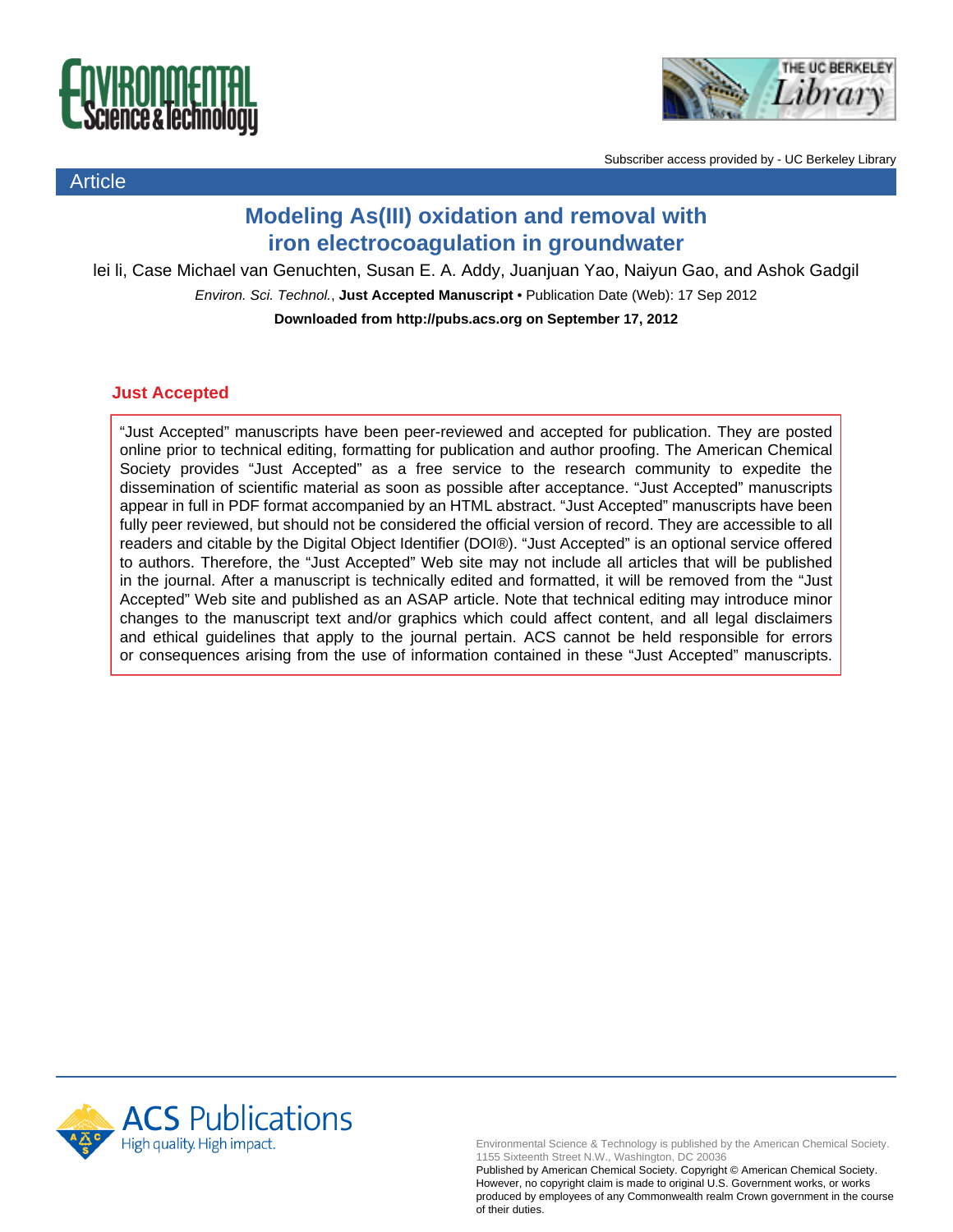| $\frac{2}{3}$    |                |                                                                                                               |
|------------------|----------------|---------------------------------------------------------------------------------------------------------------|
| 4                |                |                                                                                                               |
| 5                | $\mathbf{1}$   | Modeling As(III) oxidation and removal with iron                                                              |
| 6                |                |                                                                                                               |
| $\boldsymbol{7}$ | $\overline{2}$ | electrocoagulation in groundwater                                                                             |
| 8<br>9           |                |                                                                                                               |
| 10               | 3              | Lei Li <sup>1,2</sup> , Case M. van Genuchten <sup>2</sup> , Susan E. A. Addy <sup>2</sup> *,                 |
| 11               |                |                                                                                                               |
| 12               |                |                                                                                                               |
| 13<br>14         | 4              | Juanjuan Yao <sup>3</sup> , Naiyun Gao <sup>1</sup> , Ashok J. Gadgil <sup>2,4</sup>                          |
| 15               |                |                                                                                                               |
| 16               |                |                                                                                                               |
| 17               | 5              | <sup>1</sup> Current Address: State Key Laboratory of Pollution Control and Resources Reuse, College of       |
| 18<br>19         |                |                                                                                                               |
| 20               | 6              | Environmental Science and Engineering, Tongji University, Shanghai 200092, China                              |
| 21               |                |                                                                                                               |
| 22               |                |                                                                                                               |
| 23<br>24         | 7              | <sup>2</sup> Department of Civil and Environmental Engineering, University of California, Berkeley, Berkeley, |
| 25               |                |                                                                                                               |
| 26               | 8              | California 94720, USA.                                                                                        |
| 27               |                |                                                                                                               |
| 28<br>29         |                |                                                                                                               |
| 30               | 9              | <sup>3</sup> Key Laboratory of the Three Gorges Reservoir Eco-Environment, Ministry of Education, Chongqing   |
| 31               |                |                                                                                                               |
| 32               |                |                                                                                                               |
| 33<br>34         | 10             | University, Chongqing, 400045, China                                                                          |
| 35               |                |                                                                                                               |
| 36               |                |                                                                                                               |
| 37               | 11             | <sup>4</sup> Environmental Energy Technologies Division, Lawrence Berkeley National Laboratory, Berkeley,     |
| 38<br>39         |                |                                                                                                               |
| 40               | 12             | California 94720, USA.                                                                                        |
| 41               |                |                                                                                                               |
| 42               |                |                                                                                                               |
| 43<br>44         | 13             | *Corresponding author.                                                                                        |
| 45               |                |                                                                                                               |
| 46               |                |                                                                                                               |
| 47               | 14             | Email addresses: susan.e.addy@gmail.com                                                                       |
| 48               |                |                                                                                                               |
| 49<br>50         | 15             | Keywords: Iron electrocoagulation, arsenic removal, sustainable water treatment, groundwater                  |
| 51               |                |                                                                                                               |
| 52               |                |                                                                                                               |
| 53               | 16             |                                                                                                               |
| 54<br>55         |                |                                                                                                               |
| 56               |                |                                                                                                               |
| 57               |                | $\mathbf 1$                                                                                                   |
| 58               |                |                                                                                                               |
| 59<br>60         |                |                                                                                                               |
|                  |                |                                                                                                               |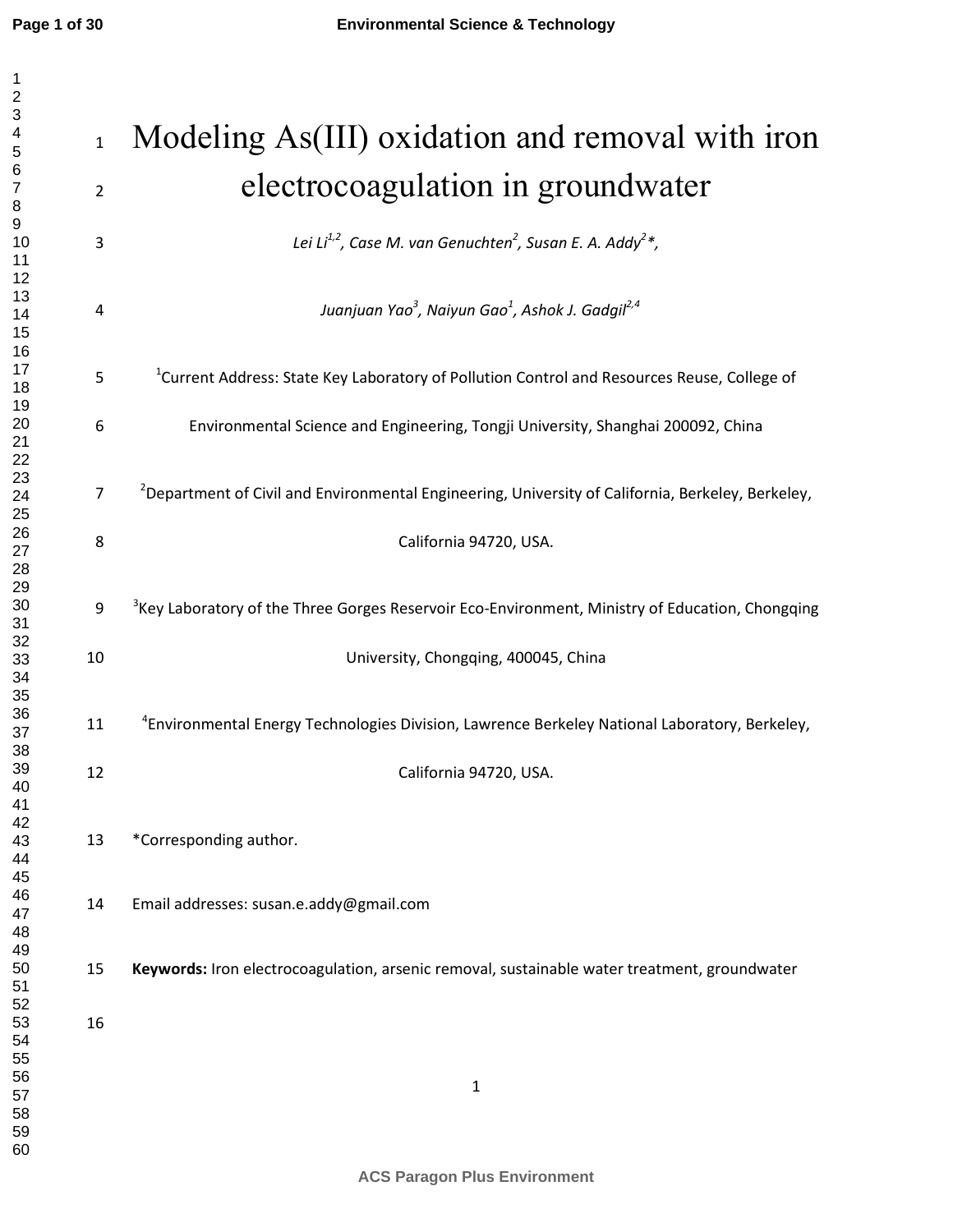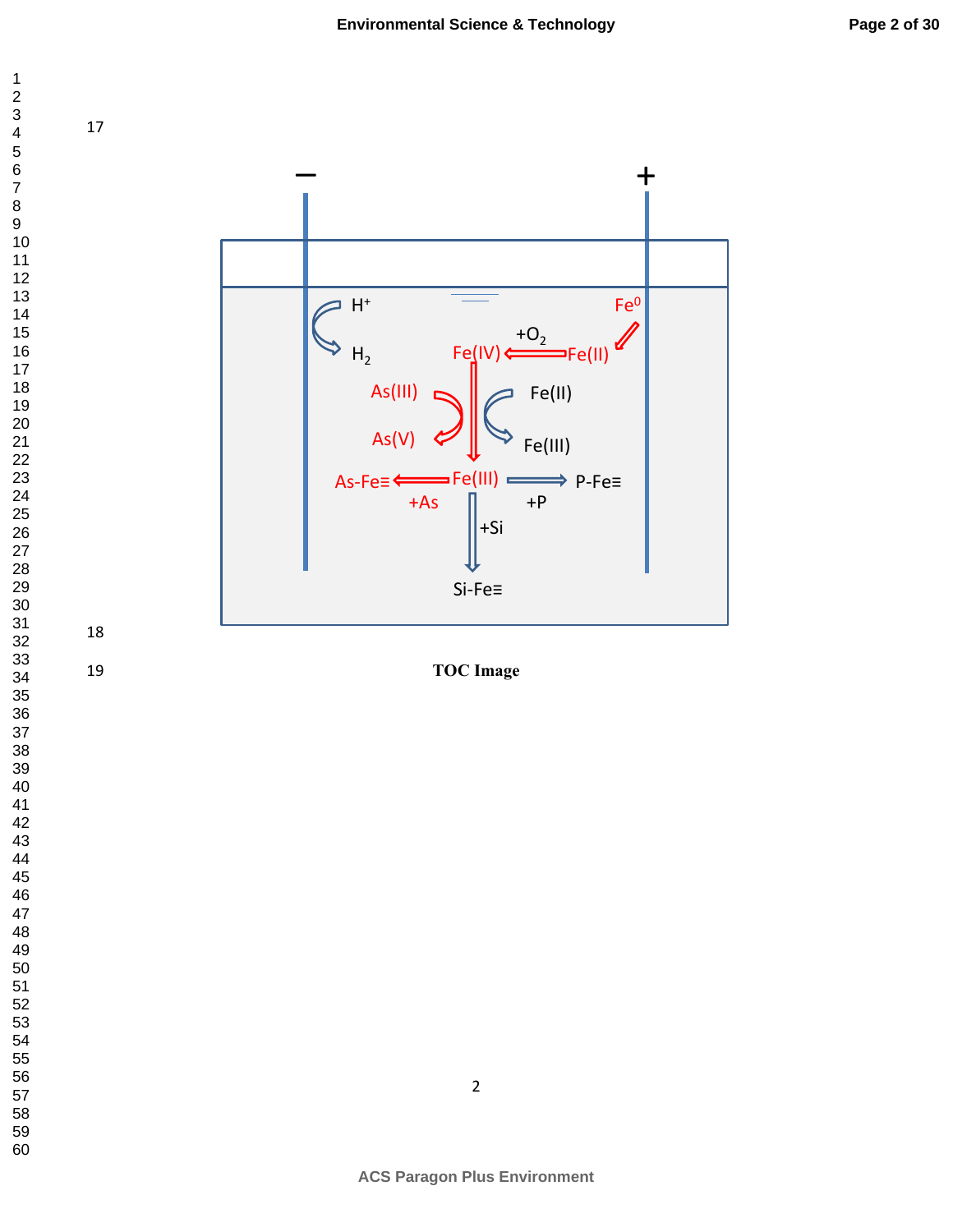| 21 | Understanding the chemical kinetics of arsenic during electrocoagulation (EC) treatment is          |
|----|-----------------------------------------------------------------------------------------------------|
| 22 | essential for a deeper understanding of arsenic removal using EC under a variety of operating       |
| 23 | conditions and solution compositions.  We describe a highly-constrained, simple chemical            |
| 24 | dynamic model of As(III) oxidation and As(III, V), Si, and P sorption for the EC system using model |
| 25 | parameters extracted from some of our experimental results and previous studies.  Our model         |
| 26 | predictions agree well with both data extracted from previous studies and our observed              |
| 27 | experimental data over a broad range of operating conditions (charge dosage rate) and solution      |
| 28 | chemistry (pH, co-occurring ions) without free model parameters.  Our model provides insights       |
| 29 | into why higher pH and lower charge dosage rate (Coulombs/L/min) facilitate As(III) removal by      |
| 30 | EC, and sheds light on the debate in the recent published literature regarding the mechanism of     |
| 31 | As(III) oxidation during EC. Our model also provides practically useful estimates of the minimum    |
| 32 | amount of iron required to remove 500 µg/L As(III) to < 50 µg/L. Parameters measured in this work   |
| 33 | include the ratio of rate constants for Fe(II) and As(III) reactions with Fe(IV) in synthetic       |
| 34 | groundwater ( $k_1/k_2$ = 1.07) and the apparent rate constant of Fe(II) oxidation with dissolved   |
| 35 | oxygen at pH 7 ( $k_{app} = 10^{0.22}$ M <sup>-1</sup> s <sup>-1</sup> ).                           |

**1. Introduction**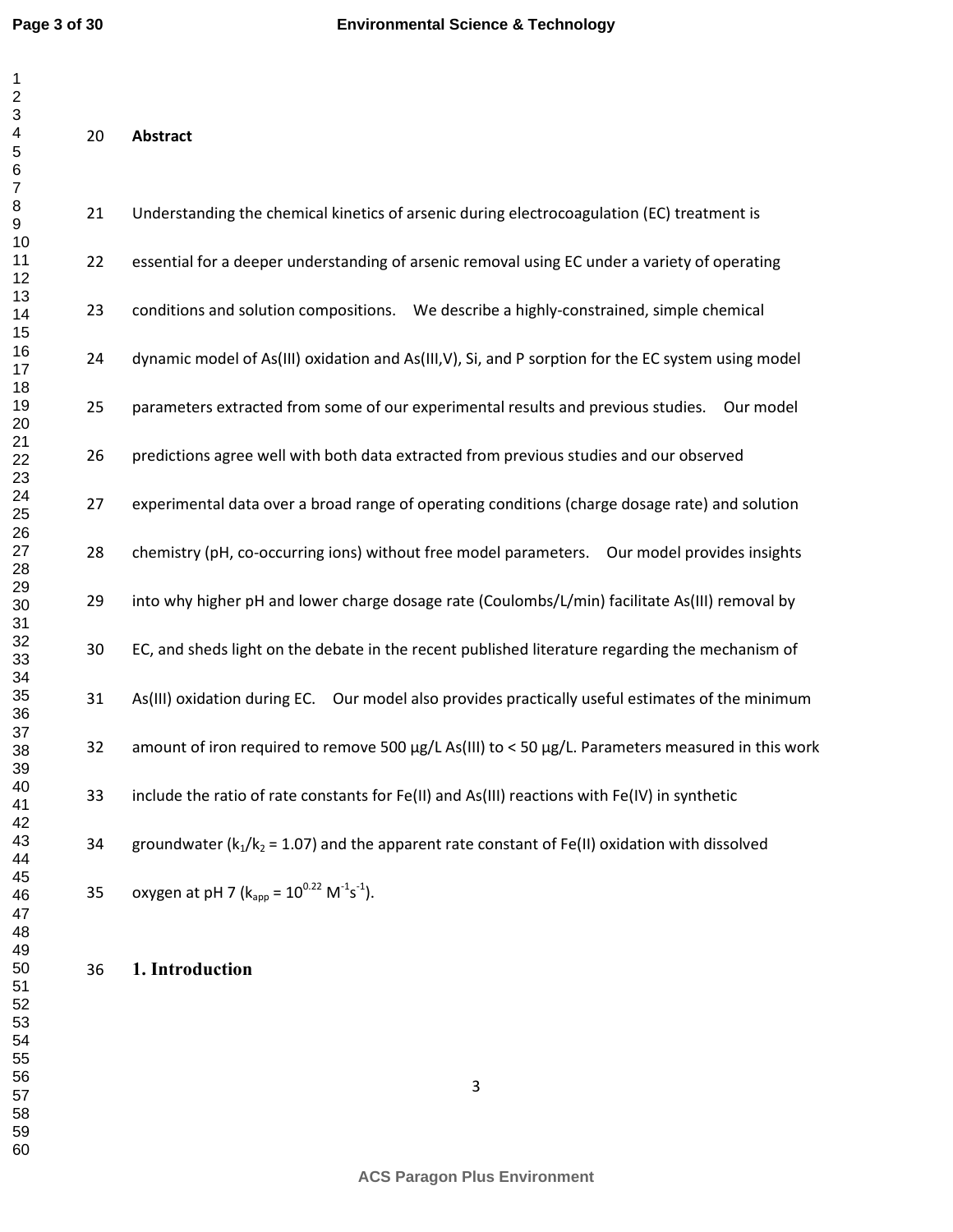| 37 | Chronic exposure to toxic levels of naturally occurring arsenic in drinking water is a major                                                |
|----|---------------------------------------------------------------------------------------------------------------------------------------------|
| 38 | public health problem threatening the lives of over 140 million people worldwide <sup>1</sup> . Arsenic                                     |
| 39 | contamination has brought tens of thousands of people cancer of the skin and internal organs <sup>1,2</sup>                                 |
| 40 | and by one recent estimate might account for roughly 20% of deaths in Bangladesh <sup>3</sup> . The United                                  |
| 41 | States Environmental Protection Agency (USEPA) and the World Health Organization (WHO) have                                                 |
| 42 | reduced the maximum recommended arsenic level in drinking water from 50 to 10 $\mu$ g/ $L^{4,5}$ .                                          |
| 43 | Among the typical iron-based techniques used to remediate arsenic-contaminated water,                                                       |
| 44 | electrocoagulation (EC) using Fe(0) electrodes has the potential to be one of the most efficient and                                        |
| 45 | $\text{cost-effective}$ <sup>6,7</sup> . EC systems are easy to operate and maintain, produce less waste than other                         |
| 46 | coagulation methods <sup>8</sup> , and, perhaps most important to sustainable operation in rural areas, can be                              |
| 47 | implemented and operated with only relatively low levels of technical skill and small inputs of                                             |
| 48 | locally available materials <sup>9, 10</sup> . EC is based on the production of Fe(II) <sup>7</sup> through the electrolytic                |
| 49 | dissolution of an $Fe(0)$ anode (Eq. (1)). The reaction occurring at the cathode is frequently cited                                        |
| 50 | as H <sup>+</sup> reduction to H <sub>2</sub> gas <sup>7, 11, 12</sup> (Eq. (2)), though we note that detailed electrochemical studies were |
| 51 | beyond the scope of this work (refer to Eq. (1) and (2) for electrochemical equations).                                                     |
| 52 | $Fe(0) \rightarrow Fe(II) + 2e^{-}$ (1)                                                                                                     |
| 53 | $2H^+ + 2e^- \rightarrow H_{2(g)} (2)$                                                                                                      |
| 54 | The generated Fe(II) is rapidly oxidized by dissolved oxygen (DO) in aerated solutions, leading to                                          |
| 55 | the formation of reactive hydrous ferric oxide (HFO) precipitates with a high arsenic sorption                                              |
| 56 | affinity <sup>7</sup> . EC has several unique benefits unavailable in conventional iron-based approaches (e.g.<br>$\overline{4}$            |

**ACS Paragon Plus Environment**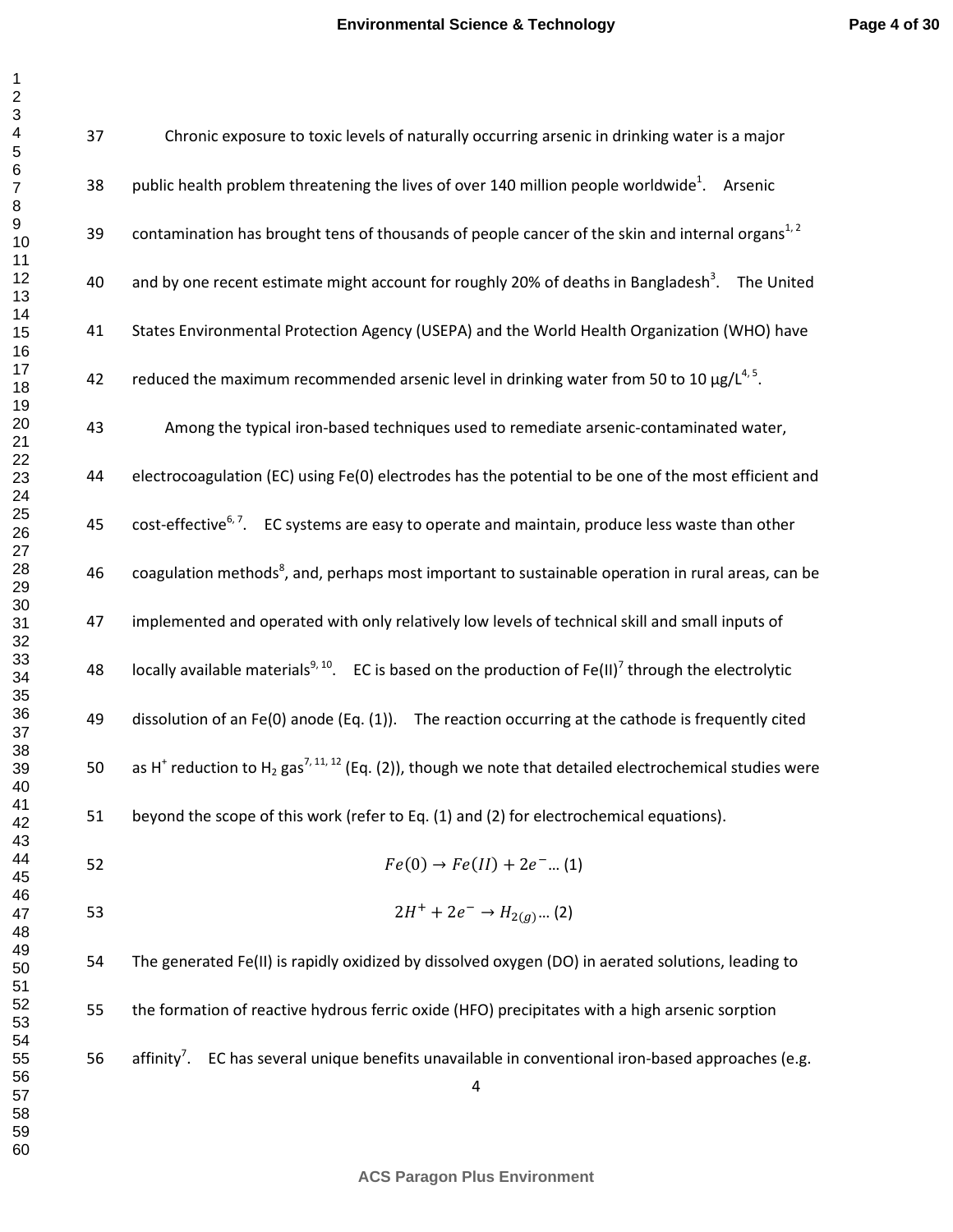| 57 | iron oxide coated sand filters, Fe(II) or Fe(III) salt addition, passive Fe(0) corrosion). For example,              |
|----|----------------------------------------------------------------------------------------------------------------------|
| 58 | the externally applied current, and thus the higher rate of Fe(II) production, can shorten the                       |
| 59 | treatment time compared to natural corrosion of $Fe(0)/O2$ systems. The typical observed drop in                     |
| 60 | pH following Fe(II) oxidation and Fe(III) hydrolysis in chemical coagulation (CC) systems (e.g. FeSO <sub>4</sub> )  |
| 61 | can be buffered in the EC system by the evolution of $H_{2(g)}$ occurring at the cathode (Eq. (2)).                  |
| 62 | Buffering of pH also gives EC an advantage over other techniques that may require pH adjustment                      |
| 63 | in the final step, such as lime softening or alum coagulation $13$ . There is also broad agreement in                |
| 64 | the literature that a major benefit of EC is its effective oxidation of arsenite, or As(III).<br>Because             |
| 65 | arsenate, or As(V), has a higher affinity for the surface of HFO, overall arsenic removal can be                     |
| 66 | enhanced by the oxidation of As(III) <sup>14-17</sup> , which is often the predominant form of arsenic in            |
| 67 | groundwater <sup>18</sup> .                                                                                          |
| 68 | Although arsenic removal using EC has been previously explored <sup>6, 19-23</sup> , detailed studies of As(III)     |
| 69 | oxidation and As(III, V) adsorption in EC systems are largely absent from the literature.                            |
| 70 | Furthermore, several conflicting theories regarding the mechanism of As(III) oxidation in EC                         |
| 71 | systems are described in the literature. For example, a 2010 paper proposes electrocatalytic                         |
| 72 | As(III) oxidation via direct electron transfer with anode <sup>19</sup> . Another paper, also in 2010, proposes      |
| 73 | $Cl_2$ mediated As(III) oxidation through anodic production of $Cl_2$ from Cl <sup>-24</sup> . A third paper, in the |
| 74 | same year, proposes As(III) oxidation by reactive oxidant species generated during the                               |
| 75 | simultaneous oxidation of Fe(II) by $DO^{25}$ . Not only do we provide results serving to resolve this               |
| 76 | debate, we also rigorously investigate the chemical reactions responsible for the oxidation of<br>5                  |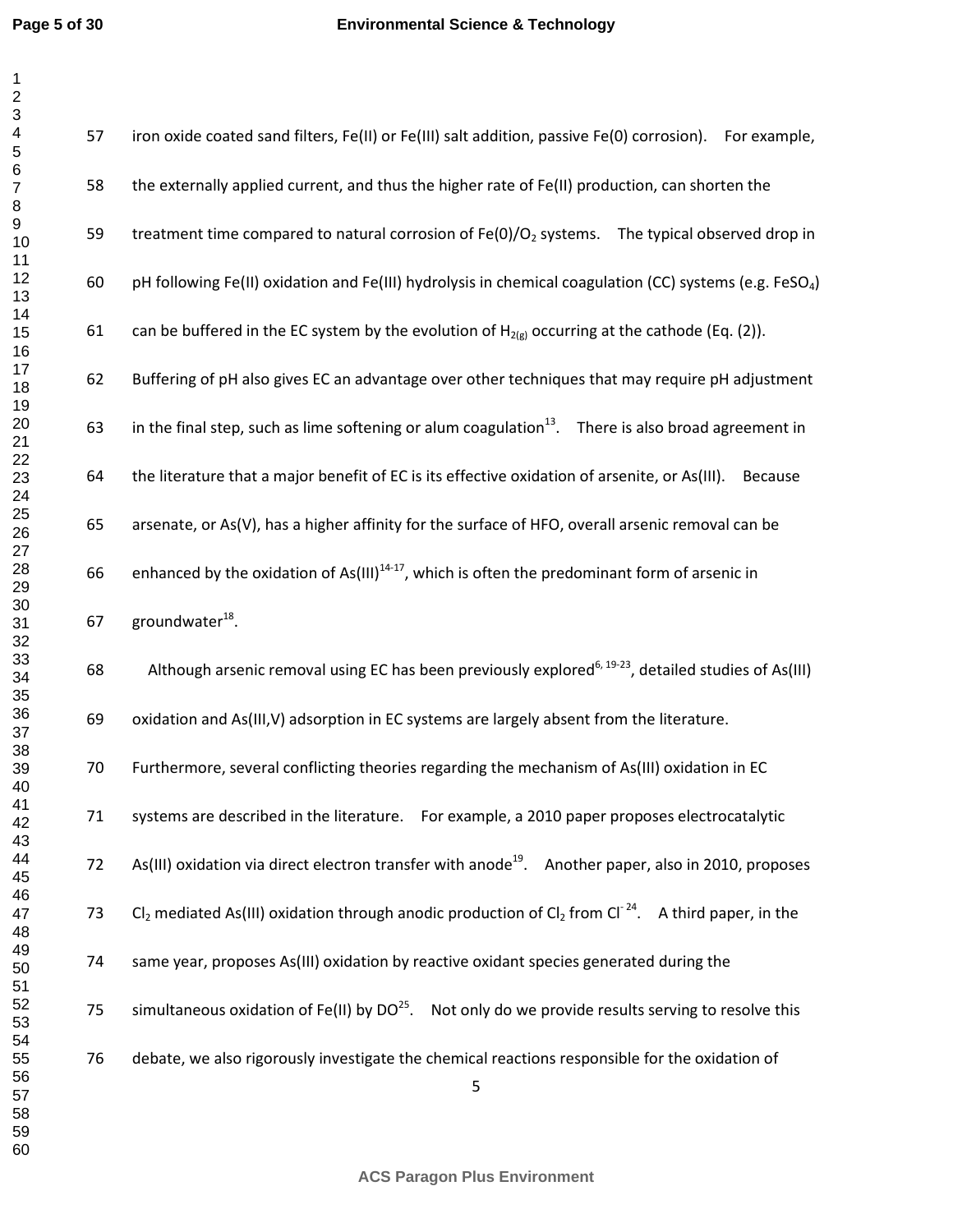| $\frac{2}{5}$          |  |
|------------------------|--|
|                        |  |
|                        |  |
|                        |  |
|                        |  |
|                        |  |
|                        |  |
|                        |  |
|                        |  |
|                        |  |
|                        |  |
|                        |  |
|                        |  |
|                        |  |
|                        |  |
|                        |  |
|                        |  |
|                        |  |
|                        |  |
|                        |  |
|                        |  |
|                        |  |
|                        |  |
|                        |  |
|                        |  |
|                        |  |
|                        |  |
|                        |  |
|                        |  |
|                        |  |
|                        |  |
|                        |  |
|                        |  |
|                        |  |
|                        |  |
|                        |  |
|                        |  |
| 3:<br>36<br>37<br>38 9 |  |
|                        |  |
|                        |  |
| 39                     |  |
| 40                     |  |
| 41                     |  |
| 42                     |  |
| 43                     |  |
| 44                     |  |
| 45                     |  |
|                        |  |
| 46                     |  |
| 47                     |  |
| 48                     |  |
| 49                     |  |
| 50                     |  |
| 51                     |  |
| 5                      |  |
|                        |  |
| 53<br>54               |  |
| -<br>55                |  |
| -<br>56<br>έ           |  |
| 57                     |  |
|                        |  |
| 58                     |  |
| 59                     |  |
| 60                     |  |

| 77 | As(III) in EC systems. Additionally, only a few models of As(III, V) removal have been developed                                                                                                                                                         |
|----|----------------------------------------------------------------------------------------------------------------------------------------------------------------------------------------------------------------------------------------------------------|
| 78 | for the Fe(II)/O <sub>2</sub> chemical coagulation system in groundwater of similar composition to that of the                                                                                                                                           |
| 79 | target region of West Bengal (India) and Bangladesh <sup>14</sup> . Because EC systems include additional                                                                                                                                                |
| 80 | operating parameters, such as the rate of Fe(II) production, the results of previous As(III) oxidation                                                                                                                                                   |
| 81 | studies in the Fe(II)/O <sub>2</sub> and Fe(II)/H <sub>2</sub> O <sub>2</sub> chemical coagulation systems <sup>26</sup> will not likely provide a                                                                                                       |
| 82 | complete description of As(III) removal. Accordingly, we developed a highly-constrained                                                                                                                                                                  |
| 83 | chemical dynamic model of As(III) oxidation and As(III, V) sorption for the EC system using model                                                                                                                                                        |
| 84 | parameters extracted from our experimental results as well as previous studies <sup>14</sup> . Our model                                                                                                                                                 |
| 85 | reproduces both our observed data and data extracted from a previous study <sup>14</sup> over a broad range                                                                                                                                              |
| 86 | of operating conditions (charge dosage rate) and solution chemistry (pH, co-occurring ions)                                                                                                                                                              |
| 87 | without free model parameters.  Our model also provides estimates of the minimum amount of                                                                                                                                                               |
| 88 | iron required to remove 500 $\mu$ g/L As(III) to < 50 $\mu$ g/L in synthetic groundwater under a range of                                                                                                                                                |
| 89 | practical conditions, and thus it can be a useful tool for operating and maintaining efficient EC                                                                                                                                                        |
| 90 | systems in the field.                                                                                                                                                                                                                                    |
| 91 |                                                                                                                                                                                                                                                          |
| 92 | 2. Methods                                                                                                                                                                                                                                               |
| 93 | <b>Synthetic Groundwater.</b> All chemicals used in experiments (NaAsO <sub>2</sub> , Na <sub>2</sub> HAsO <sub>4</sub> · 7H <sub>2</sub> O,                                                                                                             |
| 94 | Na <sub>2</sub> HPO <sub>4</sub> , Na <sub>2</sub> SiO <sub>3</sub> · 9H <sub>2</sub> O, FeSO <sub>4</sub> · 7H <sub>2</sub> O, Fe(NO <sub>3</sub> ) <sub>3</sub> , CaCl <sub>2</sub> , MgCl <sub>2</sub> , NaBH <sub>4</sub> , NaOH, KI, ascorbic acid, |
| 95 | disodium citrate, and 2,2'-bipyridine) were reagent grade or higher.<br><b>Experiments were carried</b>                                                                                                                                                  |
| 96 | out in synthetic Bangladesh groundwater (SBGW), which has a composition based on a<br>6                                                                                                                                                                  |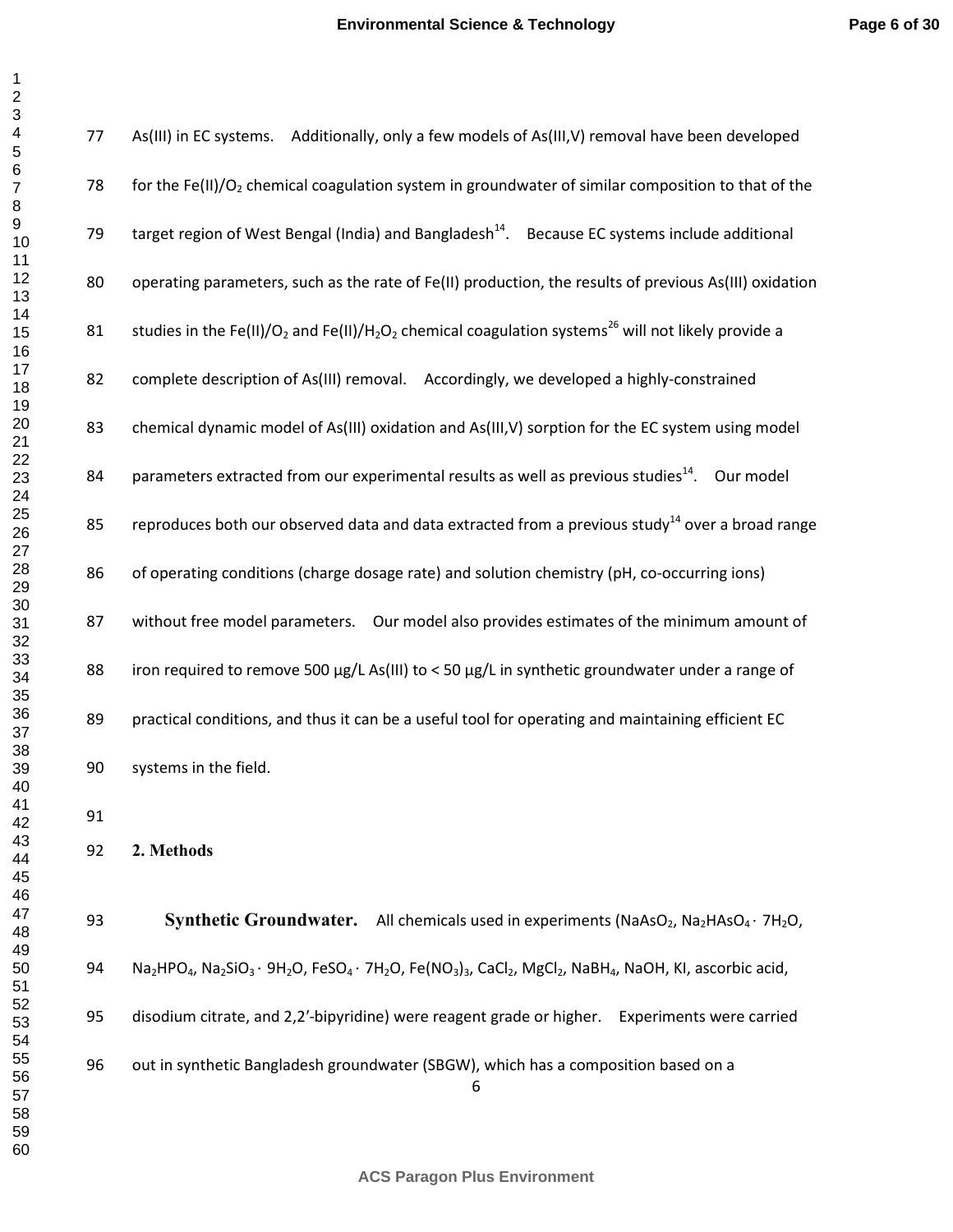97 comprehensive British Geological Survey (BGS) analysis of groundwater wells in Bangladesh<sup>14, 18</sup>. 98 Unless otherwise noted, SBGW contains 8.2 mM NaHCO<sub>3</sub>, 2.5 mM CaCl<sub>2</sub>, 1.6 mM MgCl<sub>2</sub>, 500 ug/L 99 As(III), 3 mg/L NaH<sub>2</sub>PO<sub>4</sub>-P and 30 mg/L Na<sub>2</sub>SiO<sub>3</sub>-Si. Batches of SBGW were prepared by adding 100 NaHCO<sub>3</sub>, MgCl<sub>2</sub>, Na<sub>2</sub>HPO<sub>4</sub>, and Na<sub>2</sub>SiO<sub>3</sub> as solids to ultrapure 18 M $\Omega$  water in sequence under 101 vigorous stirring. The pH was then reduced to ~8 by bubbling  $CO_{2(g)}$ . CaCl<sub>2</sub> stock solution (5% 102 w/v) was added subsequently. Arsenic was added before adjusting pH to 7.0 by bubbling  $CO<sub>20</sub>$ . 103 All batches were aged at least 1h after all components had been added and then sampled to verify 104 the initial concentrations of P, Si, As(III), and As(tot). **Arsenic Speciation and Wet Chemical Analysis.** As(III) and As(tot) were determined using an inductively coupled plasma optical emission system with hydride generation (HG-ICP, 107 Perkin Elmer5300 DV). To selectively detect As(III), we followed the procedures outlined in 108 Roberts et al.<sup>14</sup>. P, Si and Fe(tot) were also determined with the same instrument (without hydride generation). The relative standard deviation (RSD) for the detection of all elements was < 10% (typically < 4%). A ferrozine method was used to determine the concentration of aqueous and 111 total  $\text{Fe(II)}^{27}$ . **Oxidation/Adsorption Experimental Set Up.** Experiments were conducted in a 1 L 113 beaker using  $5x11 \text{ cm}^2$  Fe(0) steel plate electrodes separated by approximately 7.5 cm. All

114 glassware used in experiments and sample collection was soaked in  $10\%$  HNO<sub>3</sub> and rinsed with DI

water prior to use. The active area of the Fe(0) anode was held constant while the operating

current was adjusted to achieve the desired charge dosage rate. The iron dosage rate (D, g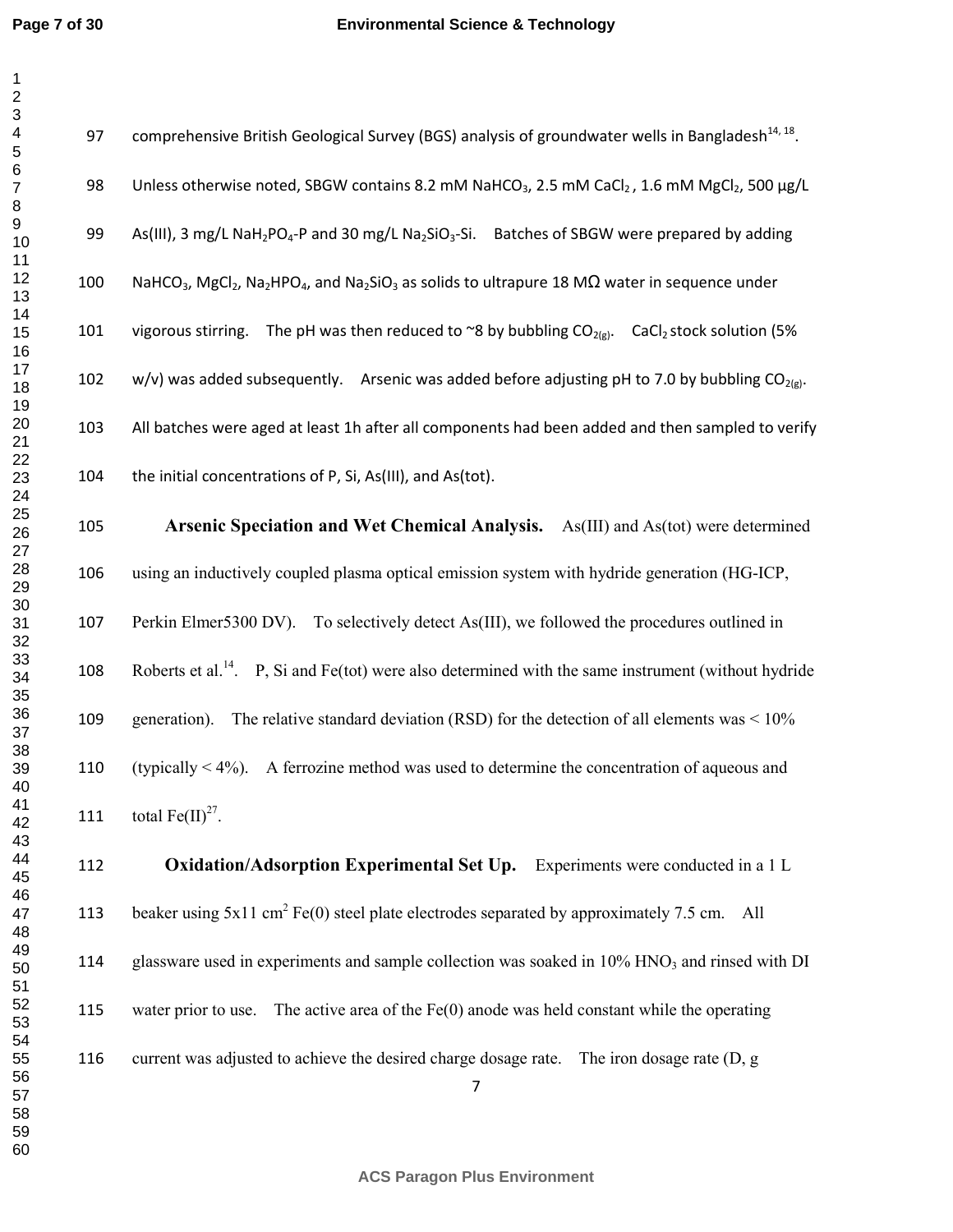Fe/min/L) is related to the charge dosage rate (Q, Coulombs/L/min) through Faraday's law (Eq. (3)),  $D = Q\left(\frac{M}{Z \cdot F}\right) = \frac{i}{V}\left(\frac{M}{Z \cdot I}\right)$ 119  $D = Q\left(\frac{m}{Z \cdot F}\right) = \frac{1}{V}\left(\frac{m}{Z \cdot F}\right) \dots (3)$ 

 where M is the molecular weight of iron (g/mol), Z is the number of electrons involved (equivalents/mol), and F is Faraday's constant (Coulombs/mol). According to Eq. (3), Q (and thus, D) is set by defining the current, i (Coulombs/s), given the volume, V (L), of electrolyte. 123 Since the iron dosage (D) and charge dosage (Q) rates are proportional, these terms are exchangeable in the subsequent discussion of our model. Our model (described below) assumes Fe(II) is generated at 100% of the theoretical (Faradaic) value. A digital multimeter (Agilent, 126 34410A) was used to verify the operating current supplied by a DC power supply (HP, E3631A). 127 The surface of the Fe(0) anode was mechanically cleaned prior to experiments to remove any passive film that may have formed. Samples (25ml) were taken from the reactor using a wide-tipped syringe immediately following the electrolysis and stirred in a separate beaker for 2h. A first set of samples was filtered through 0.45 µm nylon filters for the determination of filterable (herein referred to as aqueous) As, P, and Si. A second set of unfiltered samples was taken and digested in HCl before analysis for the determination of total As, P, or Si. The adsorbed fraction was then calculated as the difference between the two measurements. A teflon-coated magnetic stirrer was used during the electrolysis and reaction stages of treatment to ensure adequate mixing. In preliminary experiments, the pH increased 0.2 to 0.6 units after the electrolysis stage likely due 136 to release of  $CO_{2(g)}$ . Therefore, pH drift was minimized ( $\pm$  0.1 units) during the electrolysis and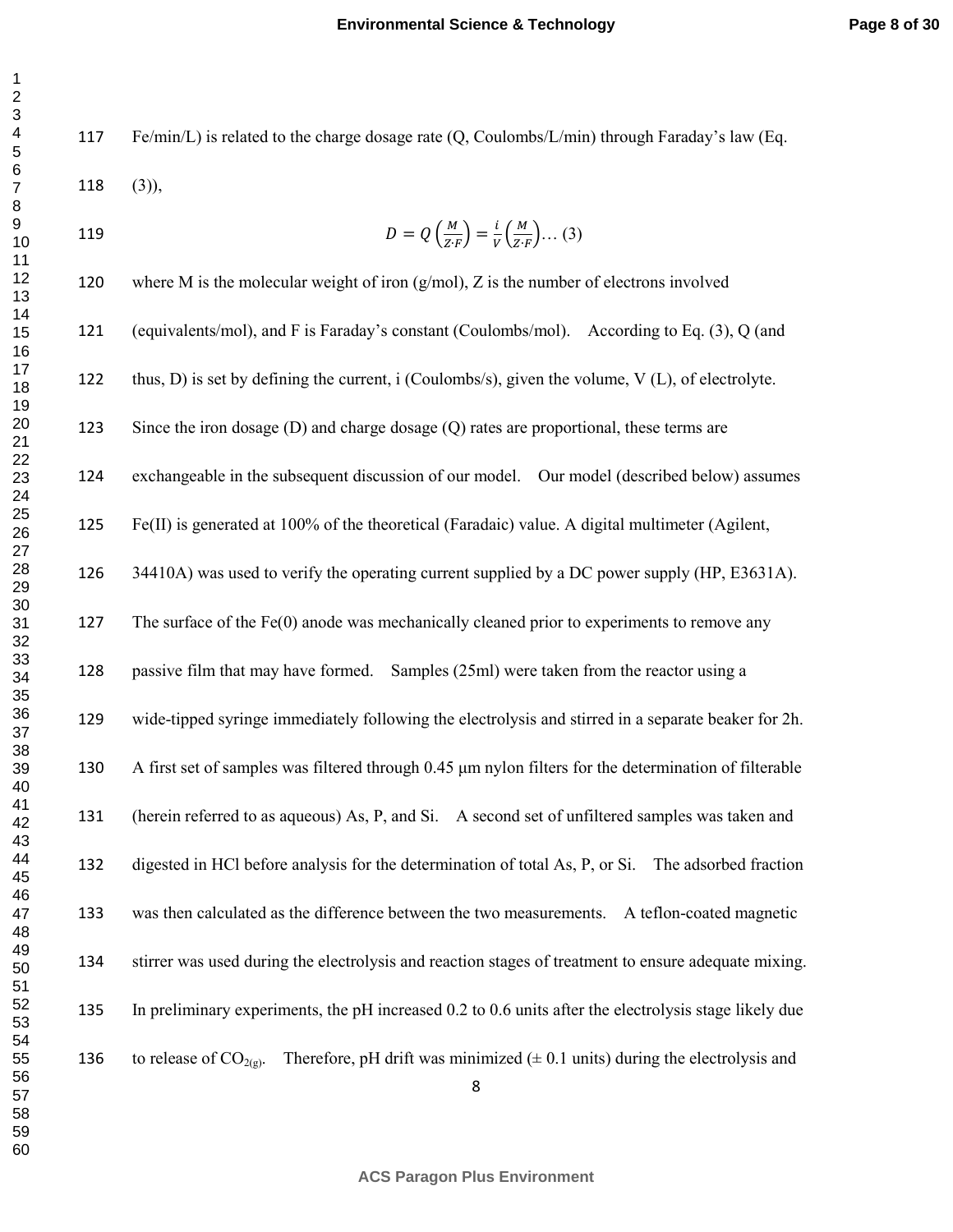137 reaction stages by carefully bubbling  $CO<sub>2(g)</sub>$  intermittently throughout treatment. Because all 138 experiments were carried out open to the atmosphere, the brief, sporadic bubbling of  $CO<sub>2(g)</sub>$  to maintain pH was not sufficient to purge DO from solution. All experiments were conducted at 140 room temperature  $(23 \pm 2^{\circ}C)$ . **As(III) Oxidation and Adsorption Model Equations.** A chemical dynamic model of As(III) oxidation and As(III,V) adsorption was developed based on previous detailed studies of the 143 Fe(II)/O<sub>2</sub> system<sup>26, 28</sup>. Equations (1-17) (shown in Table 1 and explained below) form the basis for this simplified model describing the EC process. Fe(IV) was used in this study to represent the oxidant produced in the EC system because it is 146 generally accepted as the intermediate oxidant in the Fe(II)/O<sub>2</sub> system at neutral pH<sup>26, 29, 30</sup>. Fe(IV) is generated from Fe(II) oxidation through several steps (Eq. (4-7)), with the reaction in Eq. (4) 148 likely serving as the rate limiting step<sup>26</sup>. 149  $Fe(II) + O_2 \rightarrow O_2^- + Fe(III)...(4)$ 150  $Fe(II) + O_2^- + 2H^+ \rightarrow Fe(III) + H_2O_2...$  (5) 151  $Fe$  $(II) + H_2O_2 \rightarrow intermediate (INT)...(6)$ 152  $(INT) \rightarrow Fe(IV)...(7)$ Using the generic pathways described in Eq. (4-7) we can describe the production of Fe(IV) in Eq. (8), which indicates that generating 1 mol Fe(IV) requires 3 mol of oxidized Fe(II). 155  $3Fe$  $(II) + O_2 \rightarrow Fe(IV) + 2Fe(III) ... (8)$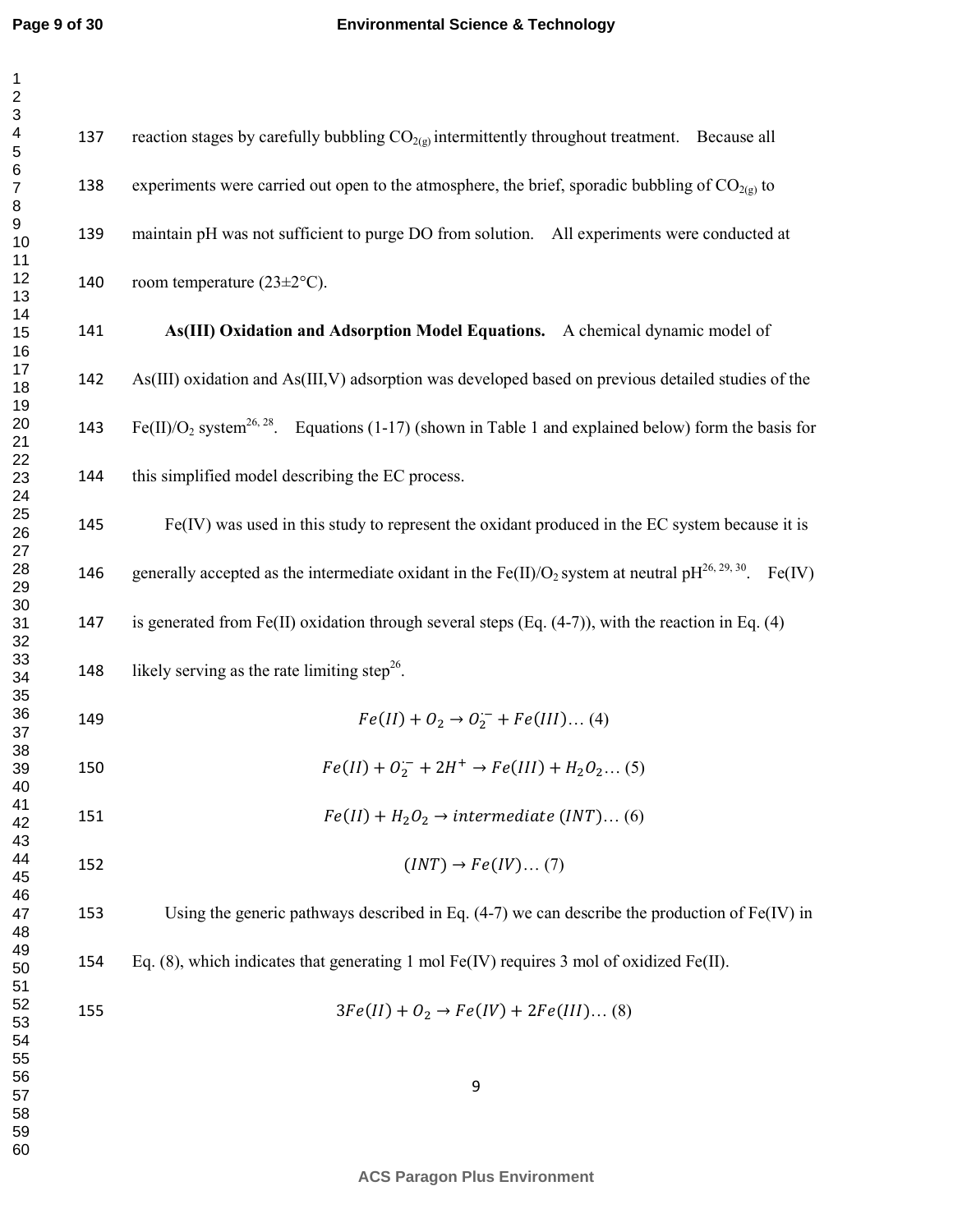156 Following the approach of Hug et al.  $2003^{26}$ , our model assumes that the majority of the 157 generated Fe(IV) goes on to be consumed in oxidation reactions with either Fe(II) (Eq. (9)), or As(III) (Eq. (10).

 $Fe$  $(IV) + Fe(II) \rightarrow 2Fe(III)$   $k_1$  ...(9)  $Fe$  $(IV) + As(III) \rightarrow Fe(III) + As(IV)$  k<sub>2</sub> ...(10)

Therefore, the change of Fe(IV) with time (d[Fe(IV)]/dt; Eq. (9 and 10)) is partly determined 162 by Fe(II) and As(III) oxidation reactions. However, due to the high relative abundance of Fe(II)

during EC in SBGW, the fraction of Fe(IV) consumed by As(III) is much less than the fraction

164 consumed by Fe(II). Accordingly, if we assume that  $Fe(IV)$  goes on to oxidize  $Fe(II)$ , then, using

Eq. (8), the amount of Fe(IV) that was generated is related to the amount of Fe(II) oxidized.

166 Therefore, we introduce a coefficient of proportionality,  $\beta$  (Eq. (11)), having a value of  $\frac{1}{4}$  assuming

- 167 k<sub>2</sub>[As(III)] is orders of magnitude less than  $k_1[Fe(II)]$ .
- 168  $[Fe(IV)] = \beta [Fe(II)]_{oxidation} ... (11)$

169 The fraction of Fe(IV) that goes on to react with As(III)  $(R_{Fe(IV)_\rightarrow As(III)})$  is expressed by Eq.

(12),

171 
$$
R_{Fe(IV)\rightarrow AS(III)} = \frac{1}{1 + \frac{k_1[Fe(II)]}{k_2[As(III)]}} \dots (12)
$$

172 where  $k_l$  and  $k_2$  are the respective rate constants for Fe(II) and As(III) oxidation by Fe(IV). The

oxidation rate of As(III) is expressed by Eq. (13),

174 
$$
\frac{d[As(III)]_{oxidation}}{dt} = R_{Fe(IV)\rightarrow As(III)} \cdot \frac{d[Fe(IV)]}{dt} = \frac{\beta}{1 + \frac{k_1[Fe(II)]}{k_2[As(III)]}} \frac{d[Fe(II)]_{oxidation}}{dt} \dots (13)
$$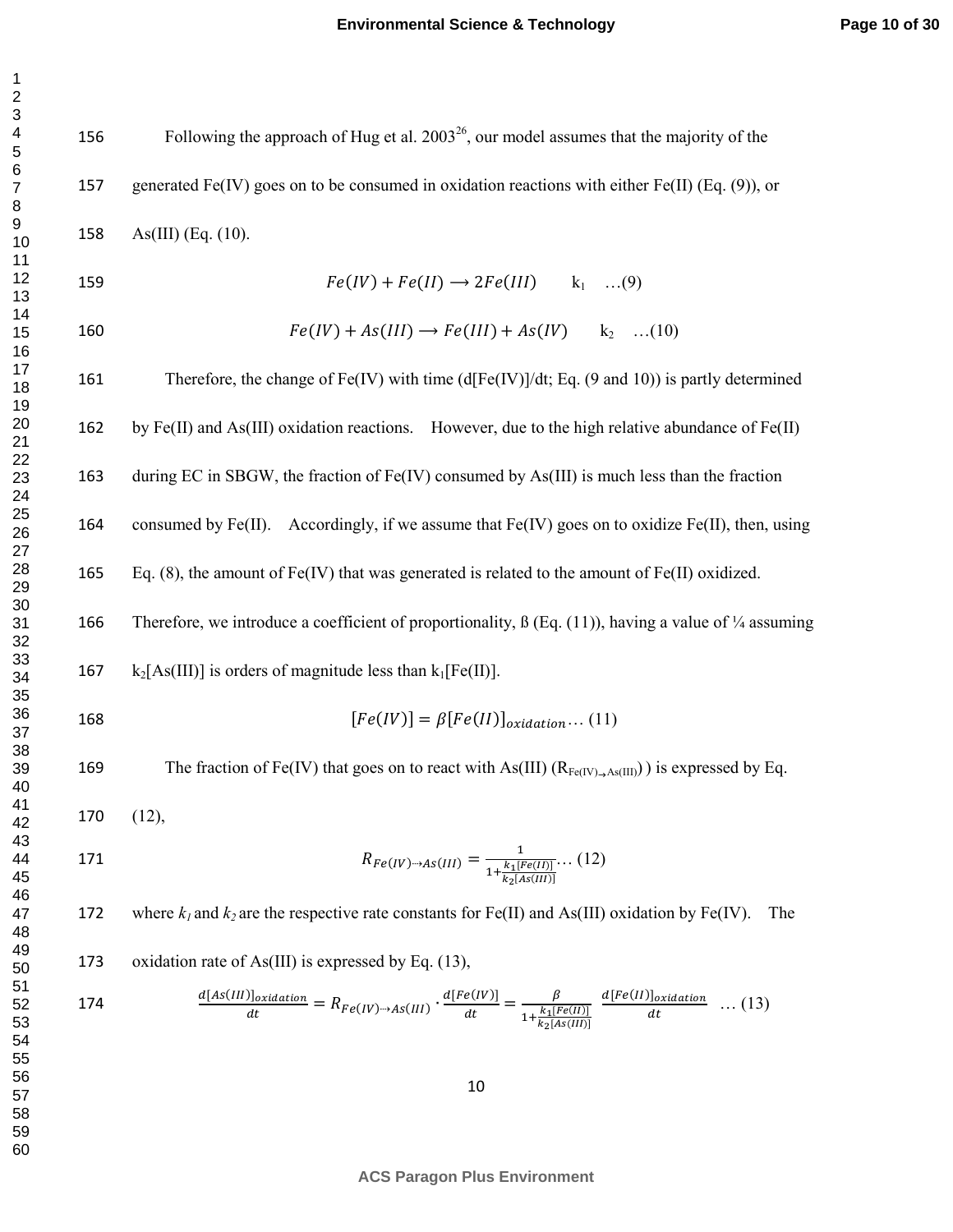## **Environmental Science & Technology**

175 where  $R_{Fe(IV)\to As(III)}$  is given in Eq. (12), and Fe(IV) is given in Eq. (11). The overall rate of Fe(II) oxidation is given in Eq. (14), d[Fe(II)]<sub>oxidation</sub> 177  $\frac{a_1 r e^{(1)} \int_{\text{Ox} \times \text{d} \cdot \text{d} \cdot \text{d} \cdot \text{d} \cdot \text{d} \cdot \text{d} \cdot \text{d} \cdot \text{d} \cdot \text{d} \cdot \text{d} \cdot \text{d} \cdot \text{d} \cdot \text{d} \cdot \text{d} \cdot \text{d} \cdot \text{d} \cdot \text{d} \cdot \text{d} \cdot \text{d} \cdot \text{d} \cdot \text{d} \cdot \text{d} \cdot \text{d} \cdot \text{d} \cdot \text{d} \cdot \text{d} \cdot \text{d} \cdot \text{d$  $k_{app} = ((k_{Fe^{2+}} \cdot \alpha_{Fe^{2+}}) + (k_{FeOH^{+}} \cdot \alpha_{FeOH^{+}}) + (k_{Fe(OH)2}^{0} \cdot \alpha_{Fe(OH)2}^{0}) + \cdots )$ 178 where  $k_{app}$  is the apparent rate constant of Fe(II) oxidation. Equation (14) indicates that the apparent Fe(II) oxidation rate is largely influenced by Fe(II) speciation with corresponding pH dependence and equals a weighted sum of the oxidation rates of all possible aqueous Fe(II) species. 181 The adsorption of As(III) is given in Eq.  $(15)$ , 182  $[As(III)]_{adsorption} = \frac{q_{max}[Fe(III)]K_{As(III)}[As(III)]}{1+K_{As(III)}[As(III)]+K_{As(V)}[As(V)]+K_{P}[P]+K_{Si}[Si]}...(15)$ 183 where  $q_{max}$  is the adsorption capacity, [Fe(III)] is the concentration of HFO, and  $K_{As(III)}$ ,  $K_{As(V)}$ ,  $K_{P}$ , 184 and  $K_{Si}$  are the adsorption equilibrium constants for the competitive adsorption of As(III), As(V), P, and Si, respectively. Adsorption equilibrium constants and adsorption capacity values measured in 186 our EC system at  $D = 3$  and 24 Coulombs/L/min were within experimental error of those measured 187 in a similar CC system<sup>14</sup>. Knowing the expressions for As(III) adsorbed (Eq. (15)) and As(III) oxidized (Eq. (13)), we can express the final As(III) concentration after treatment by Eq. (16). 189  $[As(III)]_{final} = [As(III)]_{initial} - [As(III)]_{oxidation} - [As(III)]_{adsorption}...(16)$ Here we neglect any As(III) adsorbed to the electrode surface based on preliminary recovery tests 191  $(>90\%)$ . Consistent with Roberts et al.<sup>14</sup>, our model treats the EC system as homogeneous. Any

192 adsorbed As(III), Fe(II), Fe(IV), O<sub>2</sub>, H<sub>2</sub>O<sub>2</sub>, and O<sub>2</sub><sup>-</sup> were treated as aqueous species with respect to

193 their oxidation kinetics. This assumption is based on their low sorption affinity to HFO. In our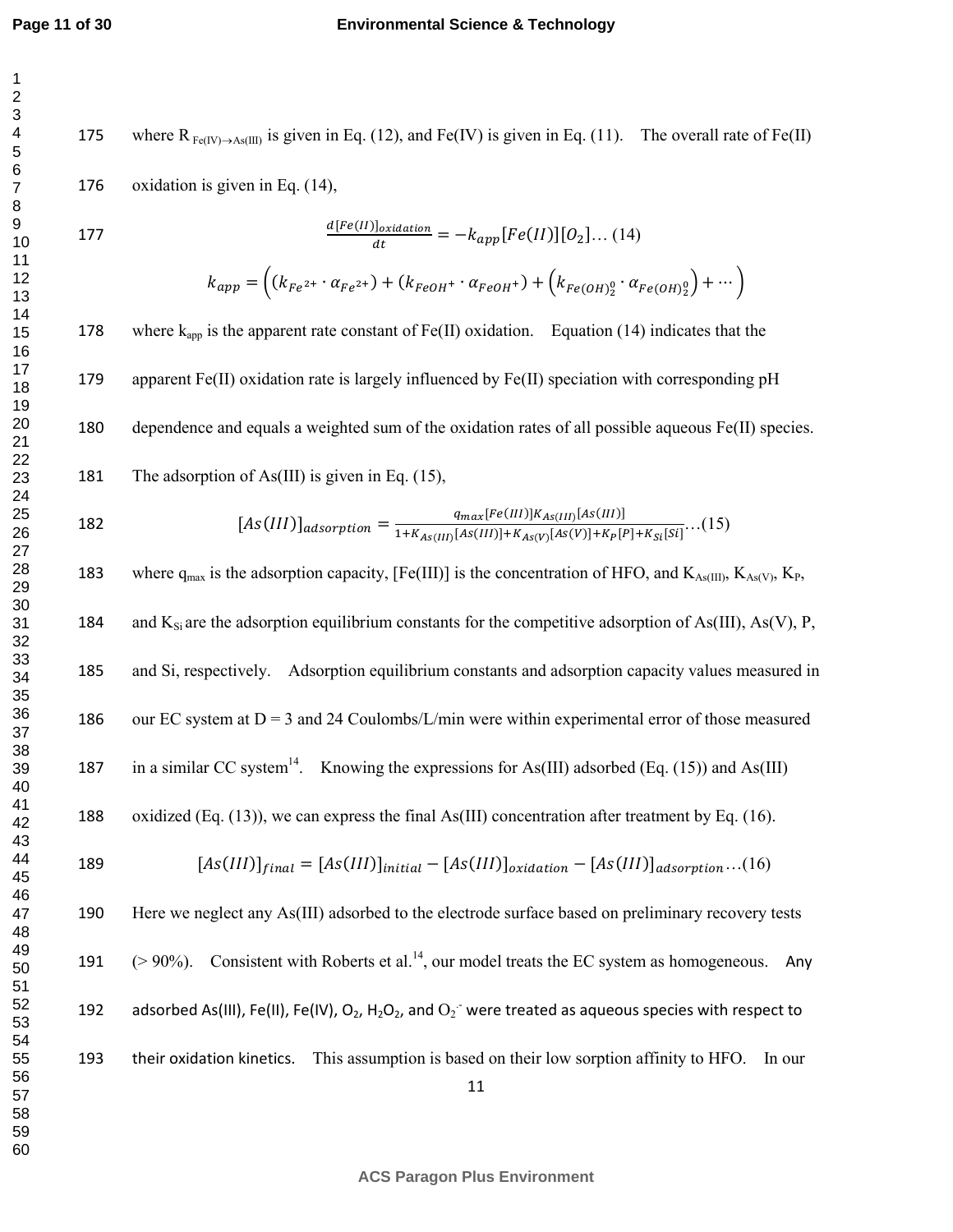| $\overline{ }$                        |
|---------------------------------------|
|                                       |
|                                       |
|                                       |
| $3456 -$                              |
|                                       |
|                                       |
|                                       |
|                                       |
|                                       |
|                                       |
|                                       |
|                                       |
|                                       |
|                                       |
|                                       |
|                                       |
|                                       |
|                                       |
|                                       |
|                                       |
| ) 78911111111112222222222333333333333 |
|                                       |
|                                       |
|                                       |
|                                       |
|                                       |
|                                       |
|                                       |
|                                       |
|                                       |
|                                       |
|                                       |
|                                       |
|                                       |
|                                       |
|                                       |
|                                       |
|                                       |
|                                       |
|                                       |
|                                       |
|                                       |
| 40                                    |
| 41                                    |
| 42                                    |
| 43                                    |
| 44                                    |
| 45                                    |
| 46                                    |
| 47                                    |
| 48                                    |
|                                       |
| 49                                    |
| 50                                    |
| 51                                    |
| 52                                    |
| 53<br>3                               |
| 54                                    |
| 55                                    |
|                                       |
| $\frac{56}{1}$                        |
| 57<br>58                              |
| 3                                     |
| 59                                    |
| 60                                    |

| 194 | model, As(III) oxidation is dependent on DO, Fe(II), pH and $R_{As(III)/Fe(II)}$ .<br>As(III) adsorption is                              |
|-----|------------------------------------------------------------------------------------------------------------------------------------------|
| 195 | proportional to $q_{\text{max}}$ , HFO concentration and the concentration of competing ions, especially $PQ_4^3$                        |
| 196 | and As(V), which have orders of magnitude higher sorption affinity to HFO than As(III) <sup>14, 31, 32</sup> .                           |
| 197 | Finally, we ignored any potential electrocatalytic reactions that might oxidize As(III) (anodic $Cl_2$ )                                 |
| 198 | production or direct anodic As(III) oxidation) because As(III) oxidation during electrolysis was                                         |
| 199 | negligible if Fe(II) oxidation was suppressed by the addition of 3mM 2,2'-bipyridine, consistent                                         |
| 200 | with Katsoyiannis et al. <sup>28</sup> . All model predictions were carried out using Mathematica 7.0 <sup>33</sup> .                    |
| 201 | Determination of Selected Reaction Constants and Model Parameters. Before applying                                                       |
| 202 | our proposed model to the EC system, the ratio of rate constants for Fe(II) and As(III) oxidation by                                     |
| 203 | Fe(IV) $(k_1/k_2)$ and the apparent rate constant of Fe(II) oxidation $(k_{\text{app}})$ were determined by                              |
| 204 | measuring the rates of Fe(II) and As(III) oxidation after adding Fe(II) and As(III) salts to aerated                                     |
| 205 | SBGW (Figure S2 of supporting information). The value of $k_1/k_2$ (Eq. 9, 10) was found to be 1.07,                                     |
| 206 | indicating that the rate of As(III) and Fe(II) oxidation by Fe(IV) are of similar orders of magnitude                                    |
| 207 | The value of $k_{app}$ (Eq. (13)) at pH 7.0 was found to be $10^{0.22}$ M <sup>-1</sup> s <sup>-1</sup> , which matches well<br>in SBGW. |
| 208 | with reported values <sup>26, 34</sup> (Table 1). It should be reiterated here that $k_{app}$ bears strong pH                            |
| 209 | dependence in both $k_x$ and $\alpha_x$ of Eq. (14). The pH-dependence of $k_{app}$ was input into the model                             |
| 210 | based on the assumption that $Fe(OH)_2^0$ is the dominant $Fe(II)$ species being oxidized, consistent                                    |
| 211 | with previous work $^{28, 35}$ .                                                                                                         |
| 212 | In an additional, separate experiment, we verified the proposed stoichiometry of $Fe(IV)$                                                |
| 213 | production applied in our model $(Eq. (8))$ , which is described further in the supporting information.                                  |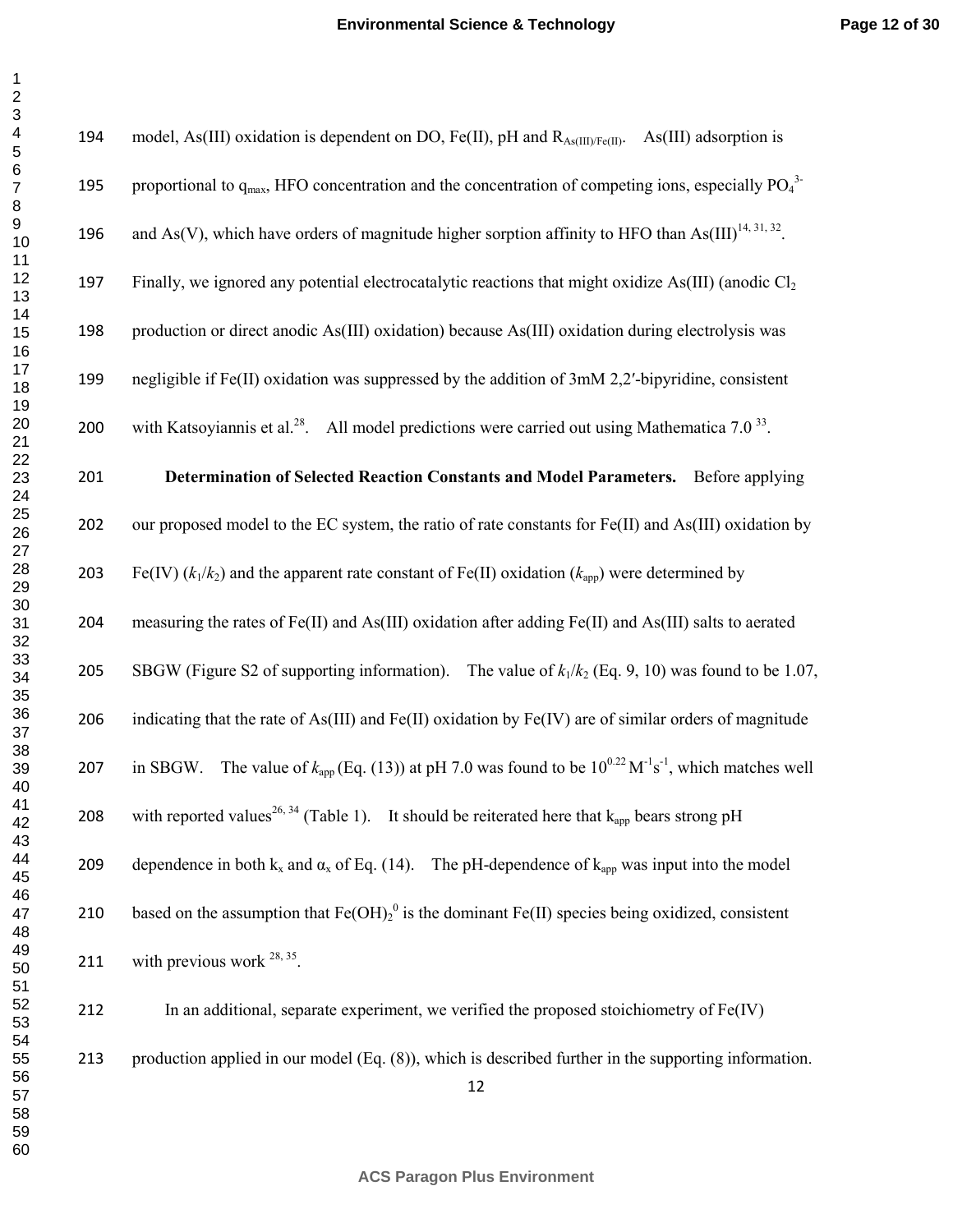**Computational Model.** Equations (4-17) were turned into a computational predictive model based on a forward time-marching finite difference scheme, implemented to first order differencing 216 accuracy, written in Mathematica. The start of electrolysis was designated as time  $t = 0$ . For a given model experiment, the dosage rate D was constant until the end of electrolysis, at which point 218 D was set to 0 for the remaining reaction time (2h).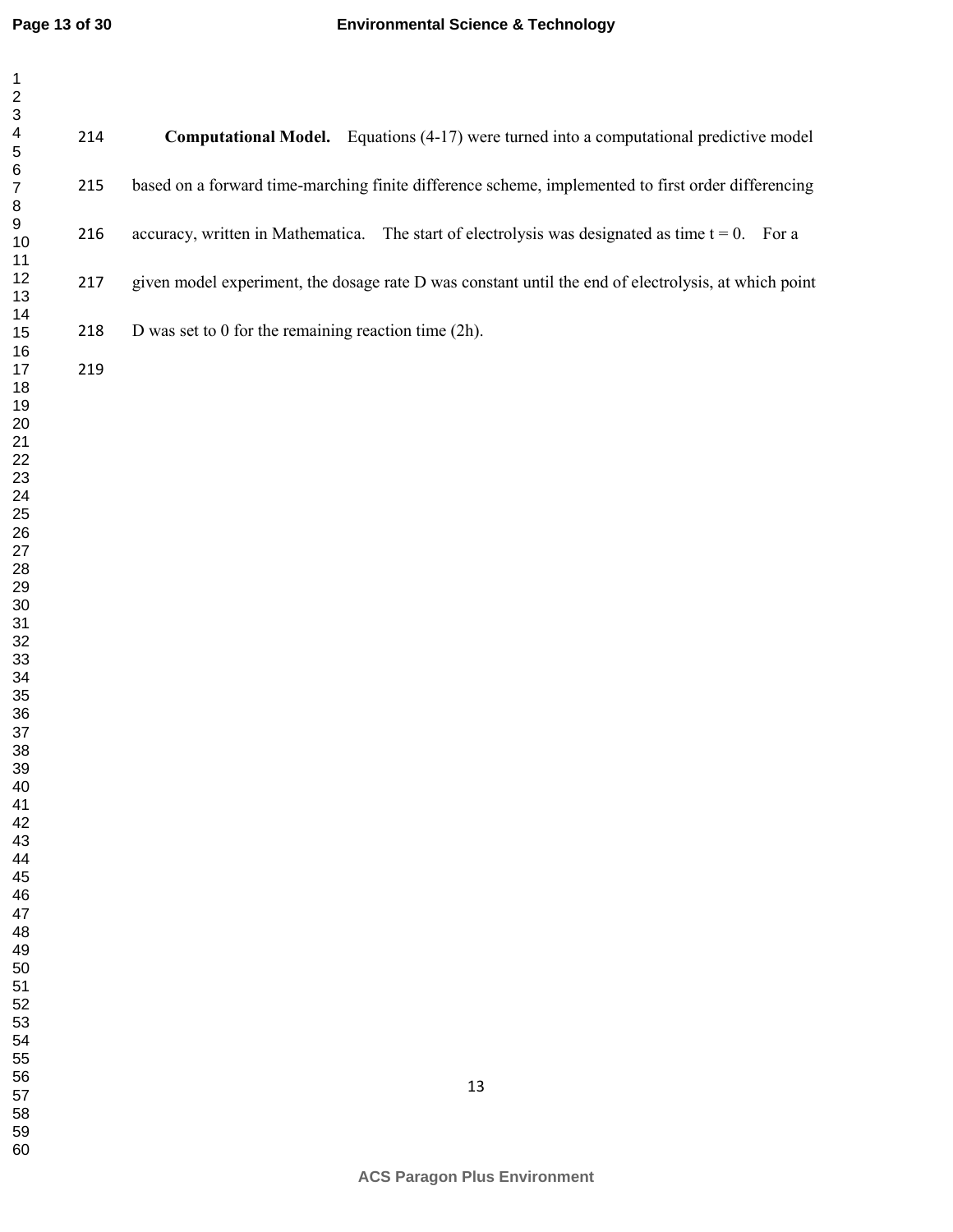220 **Table 1:** Reactions in the EC system.

Number Reaction (1)  $Fe(0) \rightarrow Fe(II) + 2e^-$ (2)  $2H^+ + 2e^- \rightarrow H_{2(g)}$ (3)  $D = Q\left(\frac{M}{Z}\right)$  $\left(\frac{M}{Z\cdot F}\right) = \frac{i}{V}$  $\frac{i}{V} \left( \frac{M}{Z} \right)$  $\overline{Z \cdot F}$ (4)  $Fe(II)+O_2 \rightarrow O_2$  + Fe(III) (5)  $Fe(II) + O_2 + 2H^+ \rightarrow Fe(III) + H_2O_2$ (6) Fe(II)+  $H_2O_2 \rightarrow$ intermediate(INT)  $(7)$  INT $\rightarrow$ Fe(IV) (8)  $3Fe(II)+O_2 \rightarrow Fe(IV)+2Fe(III)$ (9)  $\text{Fe}(IV) + \text{Fe}(II) \rightarrow 2\text{Fe}(III), \frac{d[Fe(II)]}{dt} = -k_1[Fe(II)][Fe(IV)]\frac{d[\text{Fe}(II)]}{dt} = k_1[\text{Fe}(II)][Fe(IV)]$ (10)  $\text{Fe}(IV)$ + As(III) $\rightarrow$  Fe(III)+ As(IV),  $\frac{d[As(III)]}{dt} = -k_2[As(III)][Fe(IV)]$  $k<sub>2</sub>$ (11)  $[Fe$  $(IV)$ ] =  $\beta$ [Fe(II)]<sub>oxidation</sub>  $\beta \approx 0.25$ (12)  $R_{Fe(IV)\to As(III)} = \frac{1}{1 + \frac{k_1}{5}}$  $1 + \frac{k_1[Fe(II)]}{k_1[Fe(III)]}$  $k_2[As(III)]$ (13)  $d[As(III)]_{oxidation}$  $\frac{d[Fe(IV)]}{dt} = R_{Fe(IV)\rightarrow As(III)} \cdot \frac{d[Fe(IV)]}{dt}$  $\frac{e(IV)}{dt} = \frac{\beta}{1 + \frac{k_1 [t]}{k_2}}$  $1 + \frac{k_1 [Fe(II)]}{k_2 [4s(III)]}$  $k_2[As(III)]$  $d[Fe (II)]_{oxidation}$  $dt$ =1.07 (14)  $\frac{d[Fe(II)]_{oxidation}}{dt} = -k_{app}[Fe(II)][O_2]$  $k_{app} = ((k_{Fe^{2+}} \cdot \alpha_{Fe^{2+}}) + (k_{FeOH^{+}} \cdot \alpha_{FeOH^{+}}) + (k_{Fe(OH)2}^{0} \cdot \alpha_{Fe(OH)2}^{0}) + \cdots)$  $\log k_{app} = 0.22$  $(pH=7.0\pm0.1)$ , (15)  $[As(III)]_{adsorption} = \frac{q_{max}[Fe(III)]K_{As(III)}[As(III)]}{1 + K_{AS(III)}[As(III)] + K_{AS(IV)}[As(V)] + K_{B}[\frac{1}{2}]}$  $1 + K_{As(III)}[As(III)] + K_{As(V)}[As(V)] + K_{P}[P] + K_{Si}[Si]$ (16)  $[As(III)]_{final}=[As(III)]_{initial}-[As(III)]_{oxidation}-[As(III)]_{adsorption}$  $\frac{d[Fe(II)]}{dt} = k$  $\frac{[As(III)]}{dt} = k_2[As(III)][Fe(IV)]$  $\frac{d[\text{As(III)}]}{dt} = k$ 2  $k_{1}$ *k*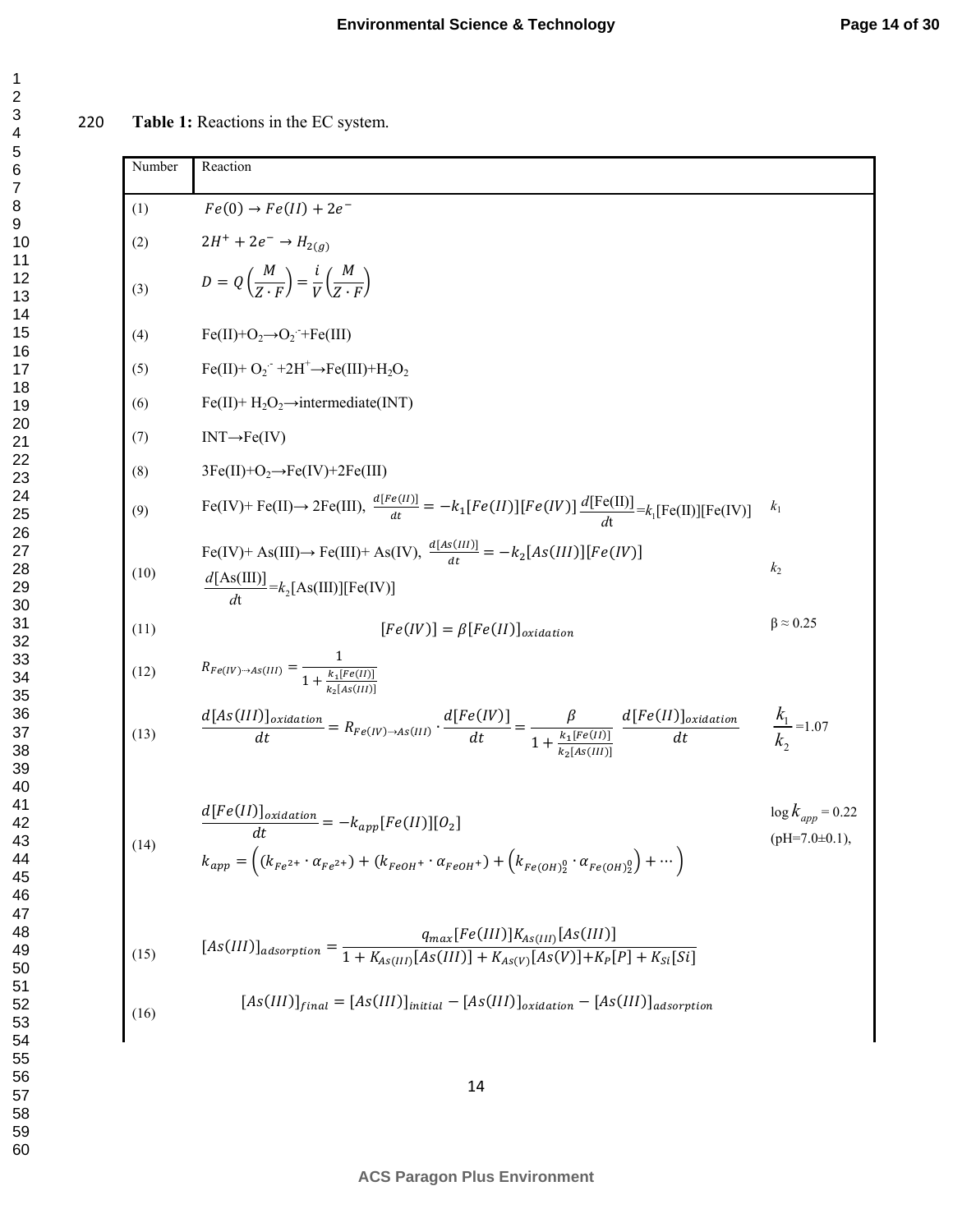$$
\frac{d[Fe(I)]}{dt} = \frac{d[Fe(I)]_{\text{oxidation}}}{dt} + \frac{d[Fe(I)]_{\text{doseage}}}{dt} = -k_{app}[Fe(I)][0_2] + D
$$
\n221  
\n222 Effect of Iron/Change Dosege Rate. Controlling the charge dosage rate can greatly improve  
\n223 the extent of As(III) oxidation in the EC system by increasing R<sub>As[III/IF]</sub>. Because the sorption  
\n224 identity of As(III) is much less than As(V), the removal of As(III) can be greatly enhanced if it is  
\n225 oxidized to As(V). The amount of Fe(II) remaining in solution (and thus R<sub>As[III/IF]</sub>) is governed by  
\n226 the rate of Fe(II) oxidation and the iron dosage rate (D) (Eq.(17)).  
\n227 
$$
\frac{d[Fe(I)]_{\text{datticeatom}}}{dt} = \frac{d[Fe(I)]_{\text{datticeatom}}}{dt} + \frac{d[Fe(I)]_{\text{doseage}}}{dt} = -k_{app}[Fe(I)][0_2] + D...(17)
$$
\n228 At low charge dosage rates (e.g. 1 Coulombs/L/min), the rate of Fe(II) oxidation is nearly equal to  
\n229 the rate of Fe(II) production, leading to a low aqueous Fe(II) concentration (Figure 1a) and high  
\n230 R<sub>A,qim[Fe,II]</sub>. The lower iron dosage rate improves As(III) oxidation and results in a much lower  
\n231 amount of iron required to decrease As(tot) & 50 µg/L (Figure 1b). Conversely, a high charge  
\n232 dosage rate (12 and 24 Coulombs/L/min) leads to an almost linear increase in aqueous Fe(II) with  
\n233 electrolysis time, resulting in a lower R<sub>A,qim[IF]</sub>, and lower As(III) oxidation. The highest reported  
\n234 iron dosage rates required nearly twice as much iron (~43 mg/L) as the lowest iron dosage rates,  
\n235 reflecting the importance of controlling As(III) oxidation. As charge dosage rate increases, the  
\n236 behavior of As(III) oxidation in EC becomes similar to CC, where Fe(II) is doseed at one time.  
\n237 Figure 1b indicates that the corresponding required iron levels off at ~45 - 50 mg/L as charge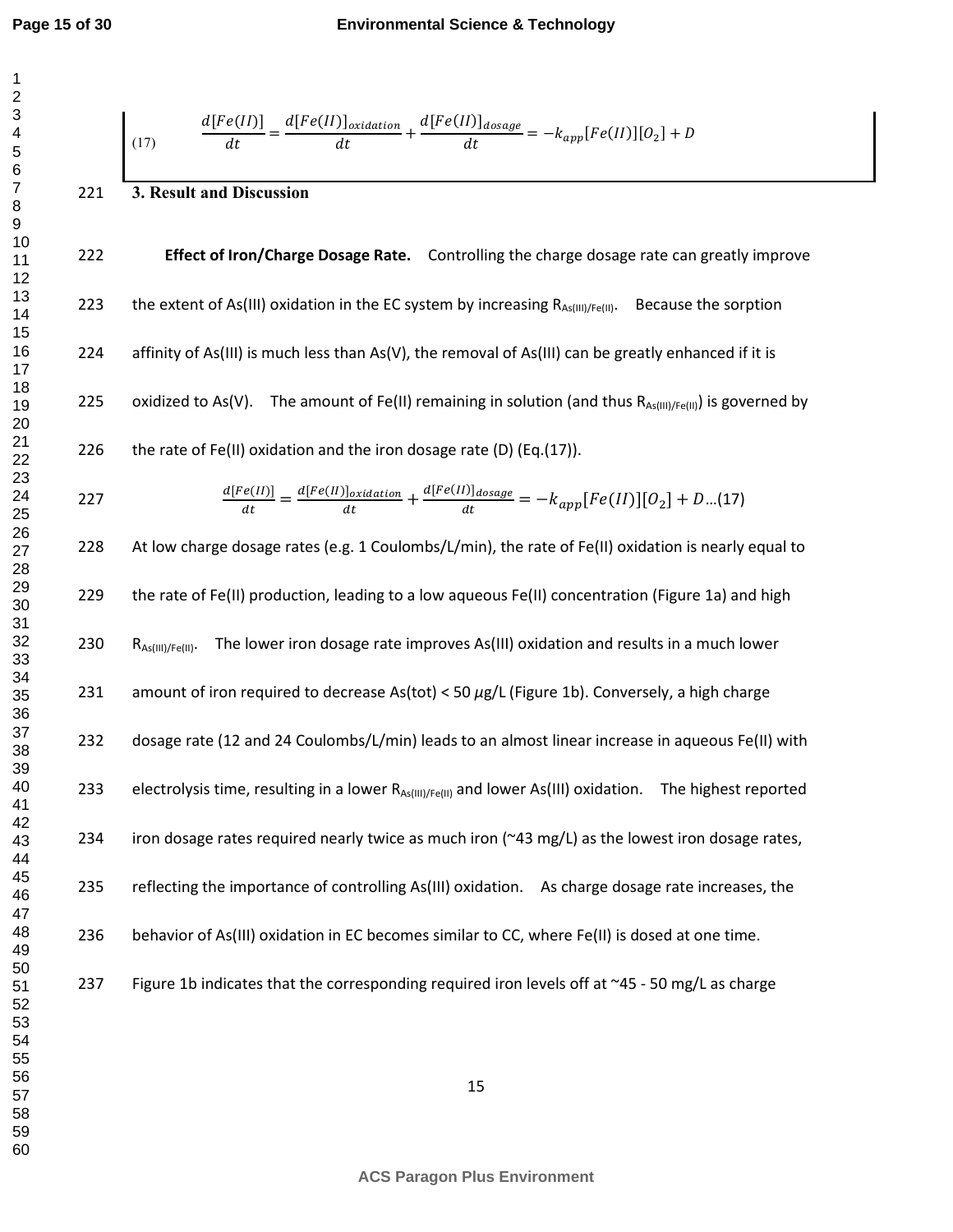238 dosage rate increases, which is consistent with previous CC studies (~50 mg/L) conducted in

239 similar electrolytes $^{14}$ .

240 A lower iron dosage rate is also beneficial because it is more likely to maintain a higher 241 concentration of DO, which is necessary for efficient Fe(II) oxidation. At lower charge dosage 242 rates, the rate of DO consumption from Fe(II) oxidation can be low enough to be easily offset by 243 the flux of atmospheric oxygen into the stirred tank during treatment. On the other hand, the 244 operation of EC systems at lower iron dosage rates can result in longer treatment times. 



**(a)**

- 
- 
- 
- 
- 
-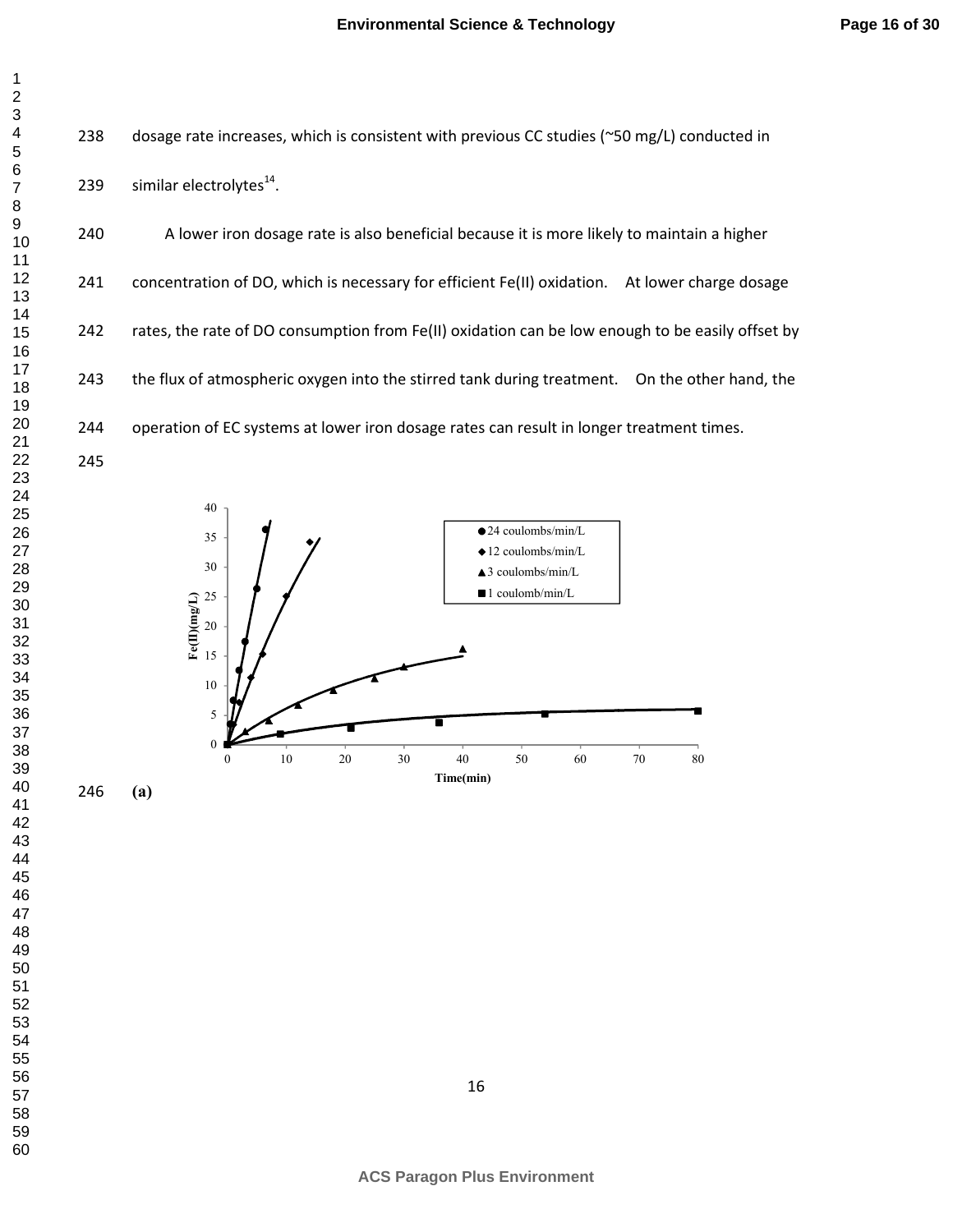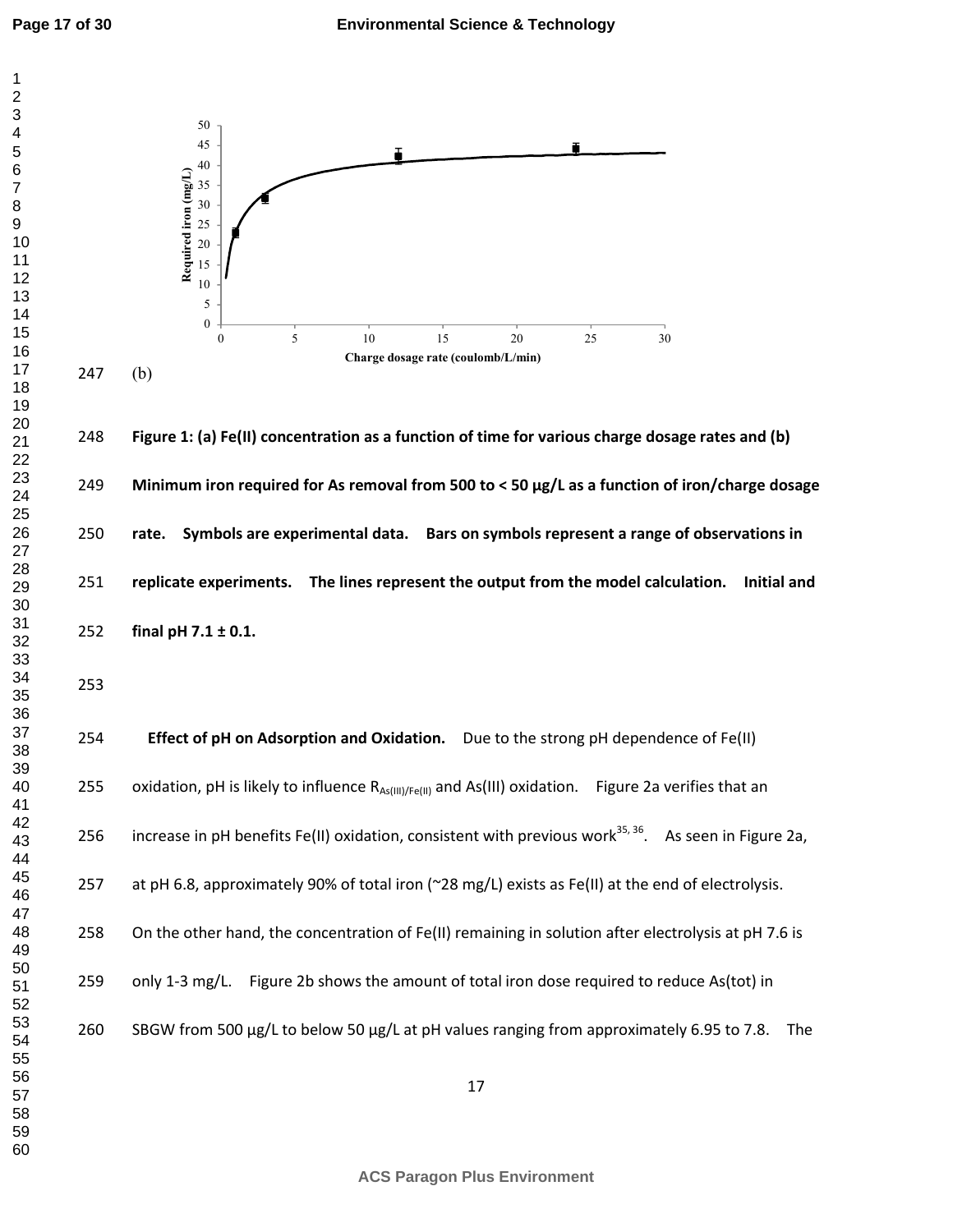| 1                    |
|----------------------|
|                      |
|                      |
|                      |
|                      |
|                      |
|                      |
|                      |
|                      |
|                      |
|                      |
|                      |
|                      |
|                      |
|                      |
|                      |
|                      |
|                      |
|                      |
|                      |
|                      |
|                      |
|                      |
|                      |
|                      |
|                      |
|                      |
|                      |
|                      |
|                      |
|                      |
|                      |
|                      |
|                      |
|                      |
|                      |
|                      |
|                      |
|                      |
| 39                   |
| 40                   |
| 41                   |
| 42                   |
| 43                   |
| 44                   |
| 45                   |
| 46                   |
| 47                   |
| 48                   |
| 49                   |
| 50                   |
| 51                   |
| 52<br>$\overline{ }$ |
| 53<br>3              |
|                      |
| 54<br>55             |
|                      |
| 56<br>57             |
| $\frac{1}{58}$       |
| 3                    |
| 59                   |
| 60                   |

| 261 | amount of iron required showed strong pH dependence, decreasing from approximately 48 mg/L            |
|-----|-------------------------------------------------------------------------------------------------------|
| 262 | at pH 6.95 to approximately 17 mg/L at pH 7.8. This large change in required iron can be              |
| 263 | understood per our simplified model as follows. At higher pH, Fe(II) is rapidly oxidized to Fe(III)   |
| 264 | soon after being generated, and in the process, oxidizes most of the As(III) to As(V) due to the      |
| 265 | minor competition of aqueous Fe(II) for the intermediate oxidant, following Eq. (4-10).<br>$As(V)$ is |
| 266 | more readily adsorbed by HFO than As(III) and thus As(tot) decreases dramatically with only small     |
| 267 | inputs of Fe(tot).<br>At lower pH, the slow oxidation rate of aqueous Fe(II) causes a brief           |
| 268 | accumulation of Fe(II), leading to greater competition for the intermediate oxidant.<br>Accordingly,  |
| 269 | more As(tot) exists as As(III) after the complete oxidation of Fe(II) and more inputs of Fe(tot) are  |
| 270 | required to remove As(tot) due to the lower As(III) adsorption affinity.                              |
| 271 | The general trend of increasing required iron with decreasing pH is predicted by the model,           |
| 272 | represented by the solid line in Figure 2b. The sharp increase in required iron at the lower pH       |
| 273 | range shown in Figure 2b is due to the incomplete oxidation of Fe(II) in the 2 hr reaction stage.     |
| 274 | Due to the slow rate of Fe(II) oxidation at pH < 7.1, the amount of total iron generated by EC does   |
| 275 | not produce sufficient HFO because unoxidized Fe(II) remains in solution (Figure 2a). However, it     |
| 276 | is important to reiterate that the experiments in this study were carried out with a reaction stage   |
| 277 | of 2 hr to mimic treatment in the field.<br>If ample time was given to allow for complete Fe(II)      |
| 278 | oxidation, the slope of the model prediction line in Figure 2b for pH < 7.1 is expected to be less    |
| 279 | steep, which is consistent with model predictions carried out at increasing mixing times.<br>The      |
| 280 | three experimental data points and model predictions for the required iron are in reasonable<br>18    |

**ACS Paragon Plus Environment**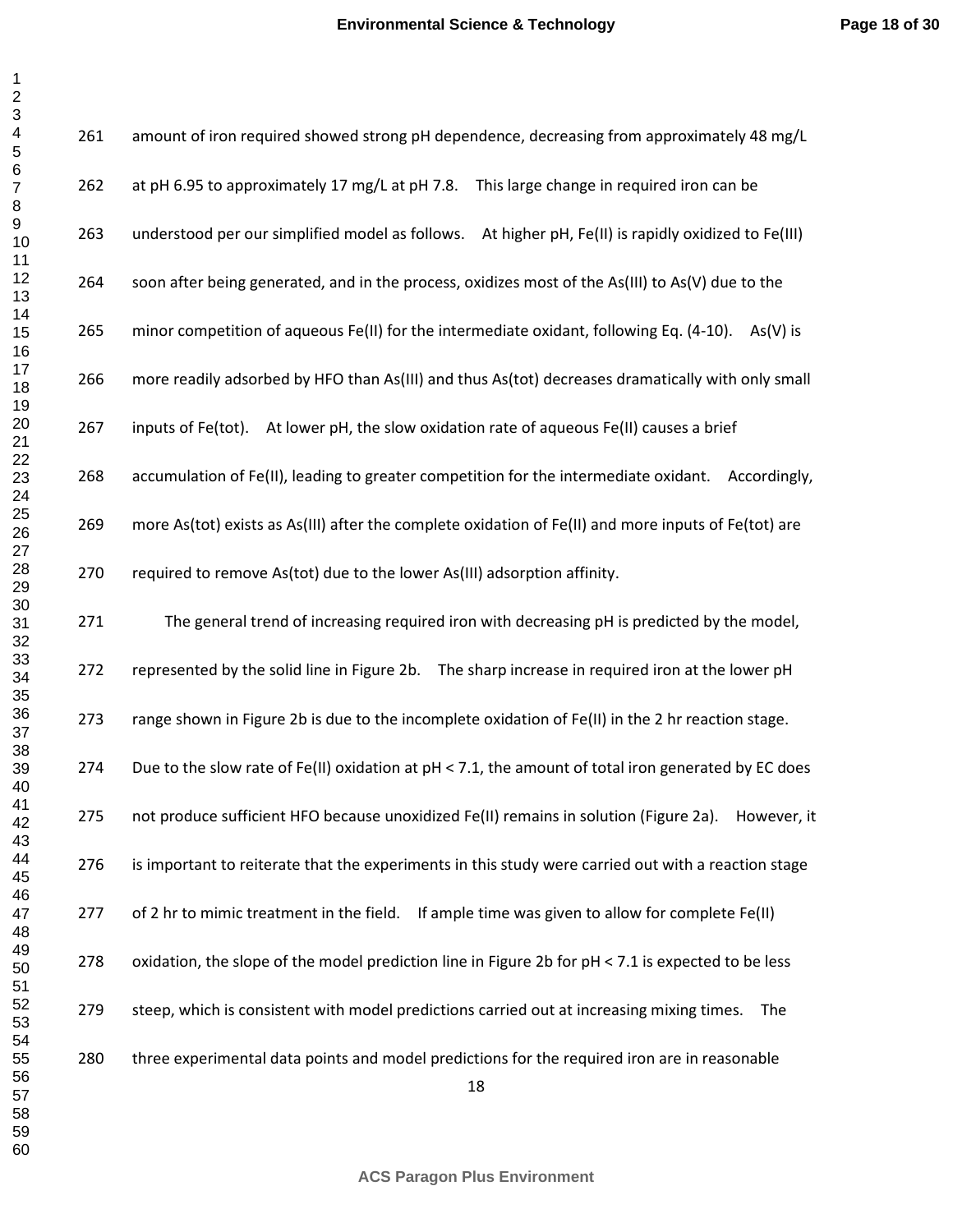| 281 | agreement for pH < 7.4; the differences between data and model predictions increase at higher                                 |
|-----|-------------------------------------------------------------------------------------------------------------------------------|
| 282 | The exact differences between experimental data and model predictions are -8.3, -2.4, 3.2,<br>pH.                             |
| 283 | 5.5, and 6.7 mg/L for pH 6.95, 7.1, 7.4, 7.6, and 7.8 respectively. Because our simplified model                              |
| 284 | treats the precipitate surface as unchanging, the discrepancy in experimental data and model                                  |
| 285 | predictions might be explained by the pH dependence of As(V) adsorption to HFO surfaces.<br>In                                |
| 286 | transition from neutral to slightly alkaline pH, the HFO surface charge decreases from positive to                            |
| 287 | negative, while during the same pH transition the dominant species of As(V) changes from H <sub>2</sub> AsO <sub>4</sub>      |
| 288 | to the more negatively charged HAsO <sub>4</sub> <sup>2-31</sup> . Thus the transition from neutral to a slightly alkaline pH |
| 289 | leads to an increased electrostatic repulsion that can decrease the affinity of As(V) for HFO                                 |
| 290 | surfaces <sup>37</sup> . As a result, the iron required to remove aqueous As(tot) to < 50 µg/L determined                     |
| 291 | experimentally was almost twice (~17 mg/L) the value predicted by our simplified model (~9 mg/L)                              |
| 292 | at pH 7.8 (Figure 2b). Additionally, a change in pH can alter $k_{app}$ and the overall rate of Fe(II)                        |
| 293 | oxidation by changing the Fe(II) speciation. Because our model approximates the pH                                            |
| 294 | dependence of $k_{app}$ using the pH dependence of Fe(OH) $_2^0$ , a substantial variation in pH during the                   |
| 295 | electrolysis or reaction stages might lead to substantial errors in model predictions of As(III)                              |
| 296 | Since $k_{app}$ was measured at pH 7.0, it makes sense that there is more<br>oxidation and removal.                           |
| 297 | agreement at neutral pH. The ratio k1/k2 will also have some pH dependence that has not been                                  |
| 298 | modeled here. A more rigorous description of the pH-dependent reactions involved in the                                       |
| 299 | oxidation and removal of As(III) is beyond the scope of this work.                                                            |
| 300 |                                                                                                                               |

**ACS Paragon Plus Environment**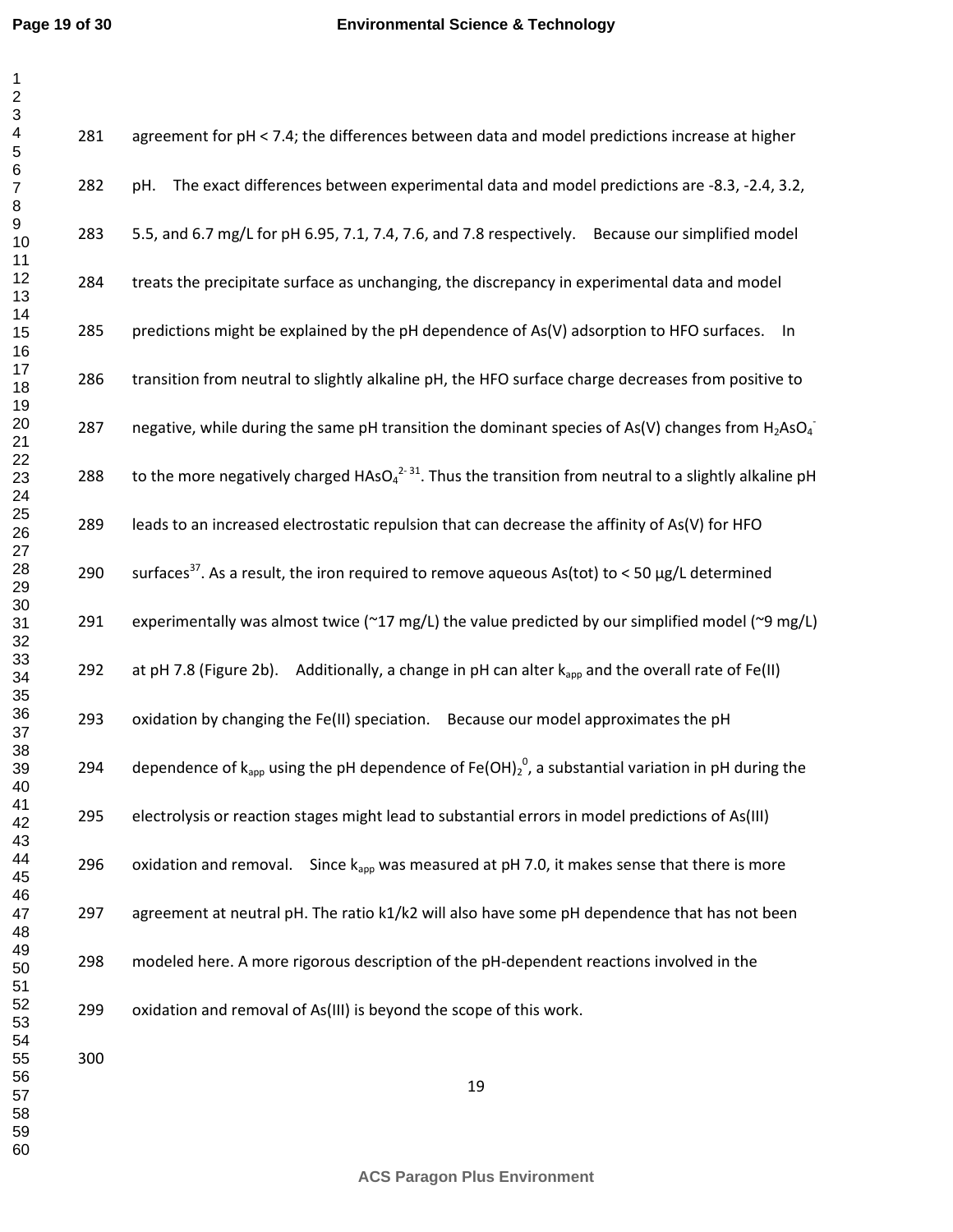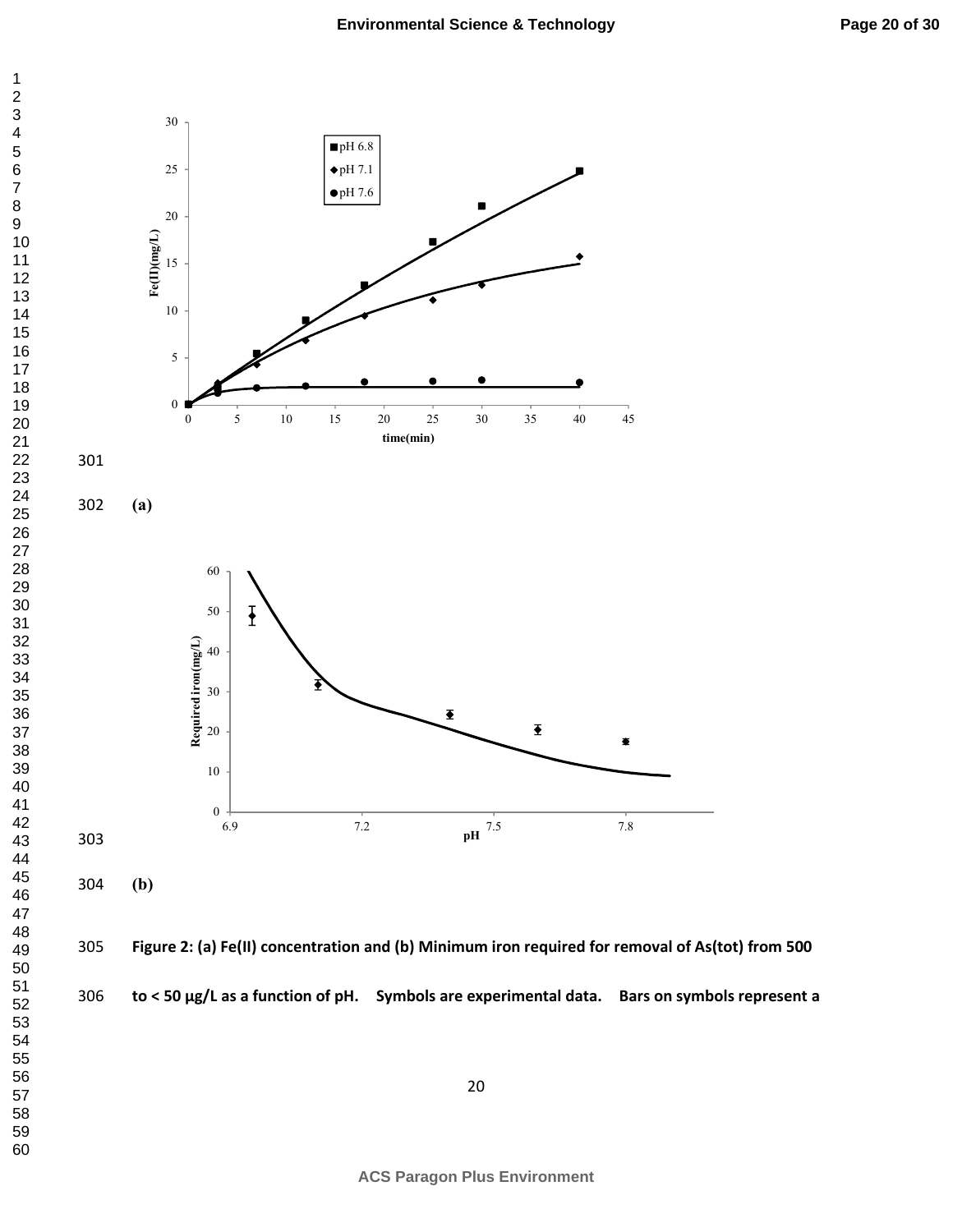307 **range of observations in replicate experiments. The lines represent the output from the model** 

| 1                                               |
|-------------------------------------------------|
|                                                 |
|                                                 |
|                                                 |
|                                                 |
|                                                 |
|                                                 |
|                                                 |
|                                                 |
|                                                 |
|                                                 |
|                                                 |
|                                                 |
|                                                 |
|                                                 |
|                                                 |
|                                                 |
|                                                 |
| - 3 4 5 6 7 8 9 10 11 12 13 14 15 16 17 18 19 1 |
|                                                 |
|                                                 |
|                                                 |
|                                                 |
|                                                 |
|                                                 |
|                                                 |
|                                                 |
|                                                 |
|                                                 |
|                                                 |
|                                                 |
|                                                 |
|                                                 |
|                                                 |
|                                                 |
|                                                 |
|                                                 |
|                                                 |
|                                                 |
|                                                 |
| 38                                              |
| 39                                              |
| 40                                              |
| 41                                              |
| <sup>2</sup>                                    |
| 43                                              |
| 44                                              |
| 45                                              |
| 46                                              |
| 47                                              |
| 48                                              |
| 49                                              |
| 50                                              |
| 51                                              |
| 52                                              |
|                                                 |
| 53                                              |
| 54                                              |
| 55                                              |
| 56                                              |
| 57                                              |
| 58                                              |
| 59                                              |
| 60                                              |

| 308 | calculation. Charge dosage rate: 3 Coulombs/min/L.                                                                                                              |
|-----|-----------------------------------------------------------------------------------------------------------------------------------------------------------------|
| 309 |                                                                                                                                                                 |
| 310 | <b>Influence of HCO<sub>3</sub></b> /CO <sub>3</sub> <sup>2</sup> . Inorganic carbon (present primarily as HCO <sub>3</sub> <sup>-</sup> at near-neutral pH) is |
| 311 | a concern in EC systems because it is commonly found in high concentrations in natural                                                                          |
| 312 | groundwater and has been implicated as possibly influencing the kinetics of both Fe(II) and As(III)                                                             |
| 313 | oxidation <sup>26, 36</sup> . To investigate the influence of HCO <sub>3</sub> /CO <sub>3</sub> <sup>2</sup> on As(III) oxidation in the EC system in           |
| 314 | SBGW, a series of As(III) oxidation experiments were conducted for a range of HCO <sub>3</sub>                                                                  |
| 315 | concentrations (3 to 50 mM) at pH 7.0. As shown in Figure 3, no clear difference in the behavior                                                                |
| 316 | of As(III) oxidation is apparent within the range of 3 to 50 mM HCO <sub>3</sub> , which covers a significant                                                   |
| 317 | fraction of naturally occurring HCO <sub>3</sub> /CO <sub>3</sub> <sup>2</sup> concentrations in groundwater <sup>14</sup> . As described by King               |
| 318 | et al <sup>36</sup> , in 2mM HCO <sub>3</sub> solutions at 5.5 < pH < 7.5, the Fe(II) species that accounted for the highest                                    |
| 319 | fraction (~70%) of total Fe(II) oxidation by both DO and $H_2O_2$ was FeCO <sub>3</sub> <sup>036</sup> . Due to the similar                                     |
| 320 | concentration of HCO <sub>3</sub> in SBGW, it is likely that FeCO <sub>3</sub> <sup>0</sup> is also the dominant Fe(II) species                                 |
| 321 | contributing to total Fe(II) oxidation in the EC system at pH 7.0. Accordingly, as long as the                                                                  |
| 322 | concentration of HCO <sub>3</sub> > 2mM, it is likely that the dominant Fe(II) species will remain FeCO <sub>3</sub> <sup>0</sup> ,                             |
| 323 | resulting in very little change in As(III) oxidation behavior. The unchanged behavior of As(III)                                                                |
| 324 | oxidation at a range of HCO <sub>3</sub> concentrations suggests that our model can be applied to                                                               |
| 325 | groundwater of varying $HCO3$ levels.                                                                                                                           |
|     |                                                                                                                                                                 |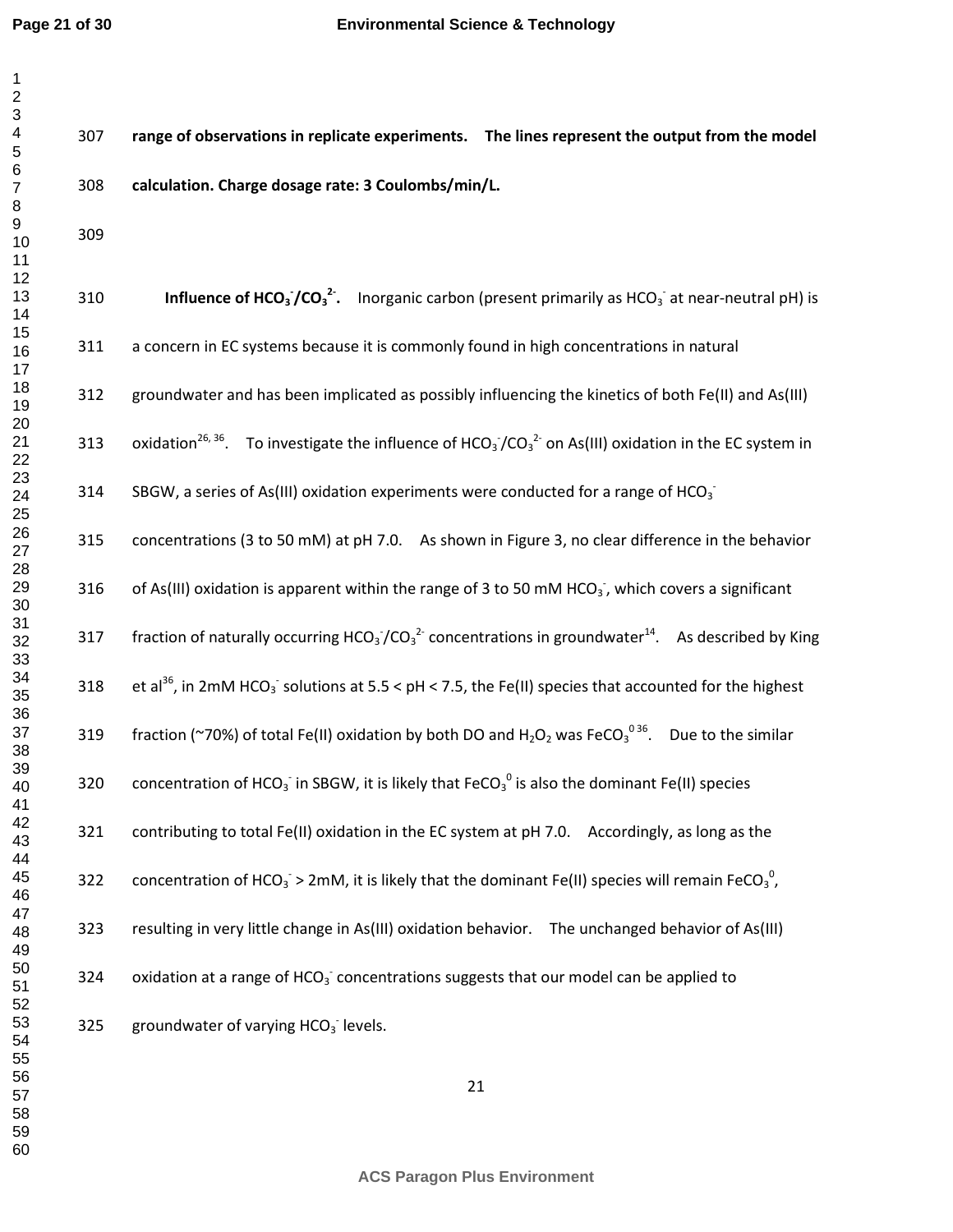

**Figure 3: Oxidation of As(III) as a function of bicarbonate and iron concentration. Initial concentrations: 500** *µ***g/L As(III), 3.0 mg/L P, and 30 mg/L Si; initial and final pH 7.0 ± 0.1. Charge dosage rate: 3 Coulombs/L/min. Reaction time: 2h.**

**Removal of Competing Ions.** Figure 4 compares measurements and model predictions for 332 the simultaneous removal of As(III), Si and P in SBGW using EC under a typical charge dosage rate 333 (3 Coulombs/L/min) at pH 7.0. Model predictions agree with experiment well, allowing for a 334 deeper understanding of how these ubiquitous ions behave during EC. At the outset of 335 electrolysis, As(III) is rapidly oxidized to As(V) due to the high  $R_{As(III)/Fe(II)}$  at the initial stage. Once 336 oxidized, As(V) is adsorbed rapidly, indicated by the decreasing difference between aqueous 337 As(tot) and aqueous As(III). At the same time, P is rapidly adsorbed. Only after the extensive 338 adsorption of P and As(V) do As(III) and Si begin to be adsorbed at higher total iron concentrations.

**ACS Paragon Plus Environment**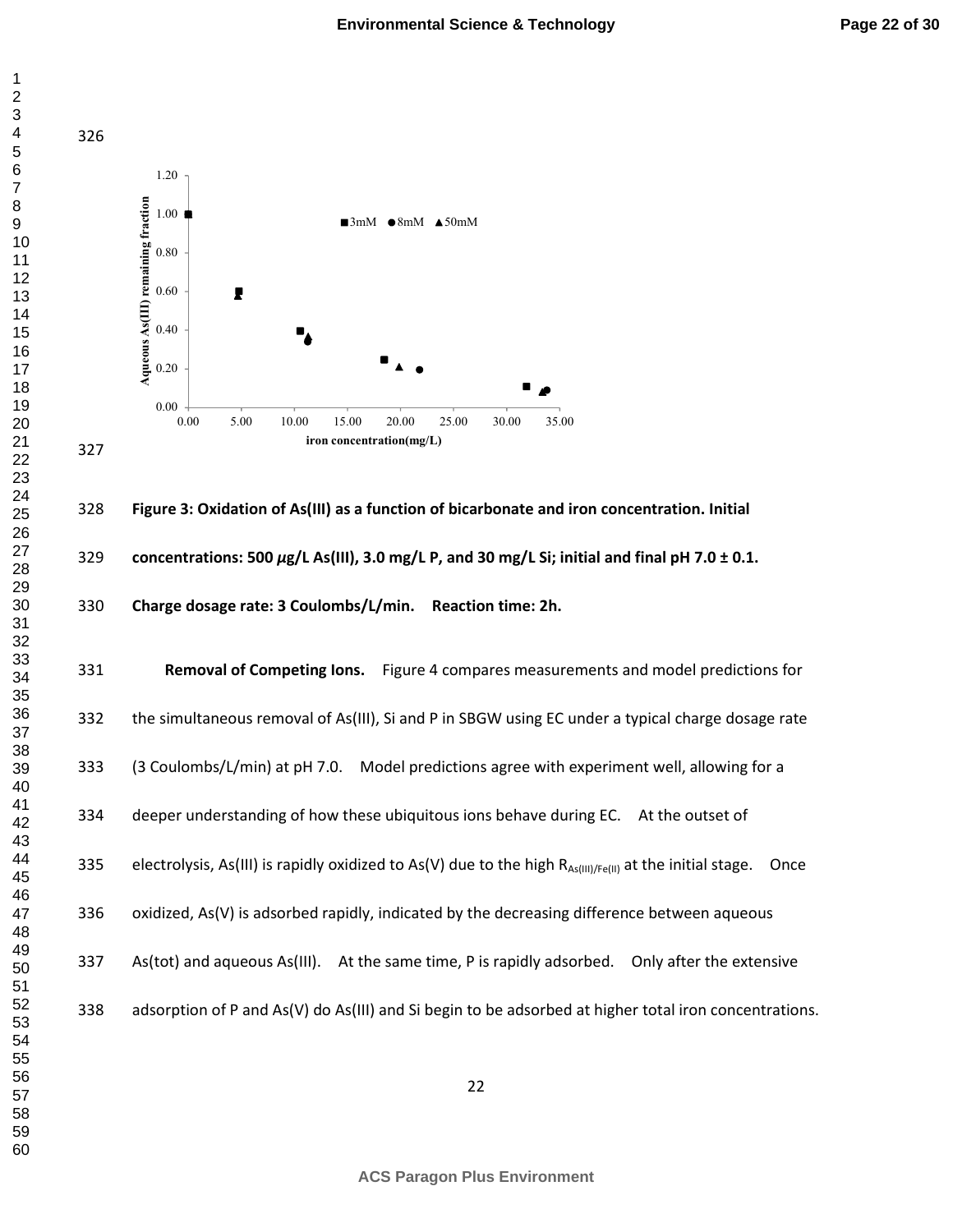339 Throughout the entire dosing period, the behavior of aqueous As(tot) is nearly identical to 340 that of aqueous As(III), which points to the almost complete and immediate adsorption of As(V) 341 after the oxidation of As(III). Previous authors have reported similar behavior, suggesting that it 342 is due to the absence of As(III) oxidation<sup>16</sup>. We propose that the similar behavior of aqueous 343 As(tot) and As(III) is due to the high extent of As(III) oxidation and extensive, preferential 344 adsorption of As(V), consistent with a previous X-ray absorption spectroscopy study showing direct 345 evidence for As(III) oxidation during  $EC^{38}$ .



**Figure 4: Removal of As(III), As(V), P and Si. The lines represent the output from the model** 

**calculation as aqueous (solid) and total (dashed) concentrations. Symbols are experimental data.** 

**The lines represent the output from the model calculation. Initial concentrations: 500** *µ***g/L**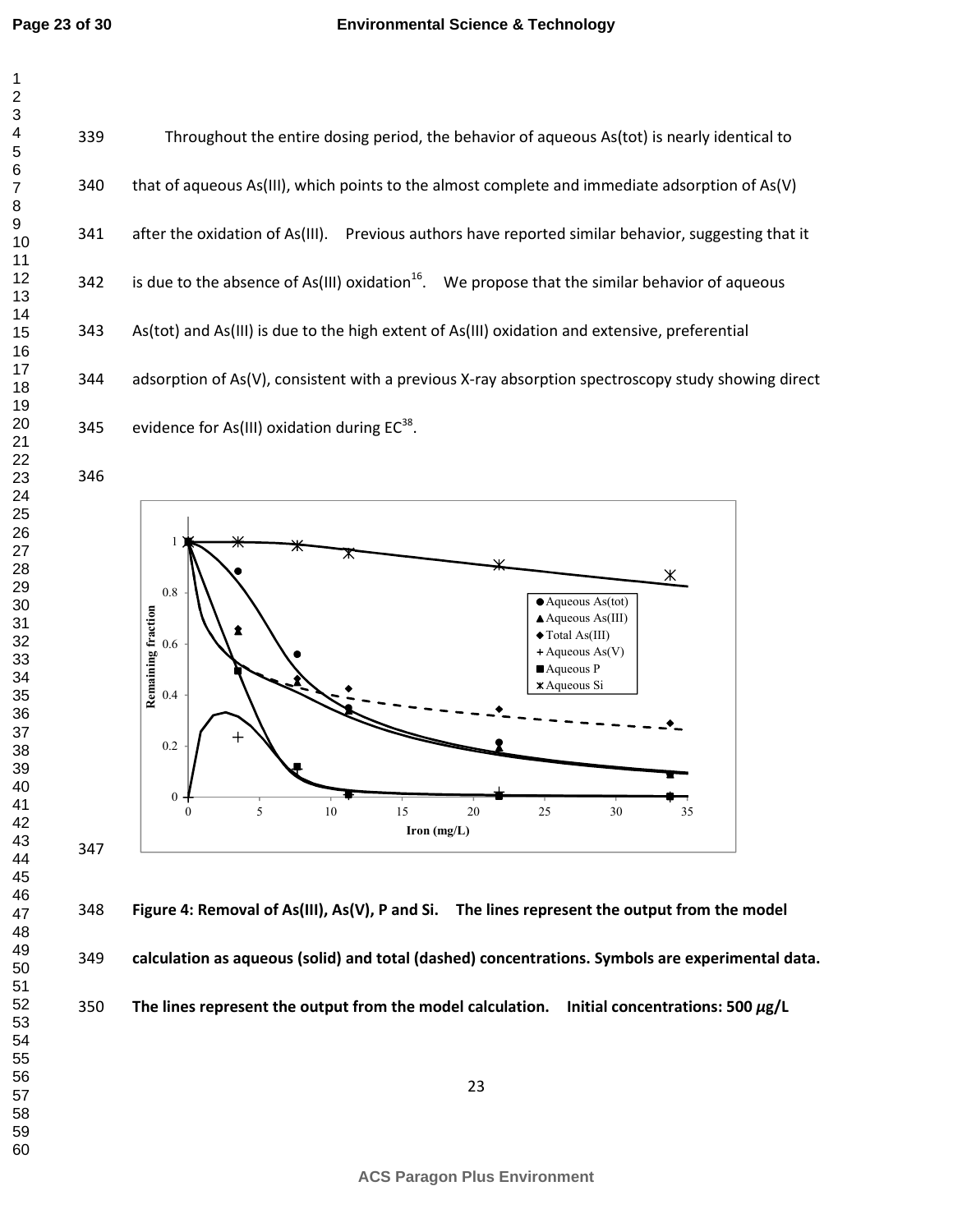**As(III), 3.0 mg/L P, and 30 mg/L Si; initial and final pH 7.1±0.1. Charge dosage rate: 3** 

**Coulombs/L/min.** 

| 353 |                |                                                                                                   | Influence of Oxidant Scavengers. Previous work has shown that 2-propanol and As(III) react                                                                    |
|-----|----------------|---------------------------------------------------------------------------------------------------|---------------------------------------------------------------------------------------------------------------------------------------------------------------|
| 354 |                |                                                                                                   | similarly with OH <sup><math>^{\bullet}</math></sup> (the rate constants for As(III) and 2-propanol oxidation by OH $^{\bullet}$ are 2x10 <sup>9</sup> /s and |
| 355 |                |                                                                                                   | $8x10^9$ /s, respectively) <sup>26, 39, 40</sup> . To examine the identity of the As(III) oxidant in the EC system, we                                        |
| 356 |                |                                                                                                   | added 2-propanol in excess (14 mM) at a pH range of 6.5-8.0. We found negligible effect (within                                                               |
| 357 |                | the standard error of the test) of 2-propanol on As(III) oxidation. This is consistent with the   |                                                                                                                                                               |
| 358 |                |                                                                                                   | As(III) oxidant being an Fe(IV) species generated as an intermediate during the oxidation of Fe(II) in                                                        |
| 359 | SBG $W^{26}$ . |                                                                                                   | As described in previous studies by other investigators, an Fe(IV) species is likely not as                                                                   |
| 360 |                |                                                                                                   | reactive as OH <sup><math>\degree</math></sup> , and thus, might selectively react with As(III) in the presence of 2-propanol <sup>28</sup> . It              |
| 361 |                |                                                                                                   | was additionally noted that As(III) oxidation during electrolysis was negligible if Fe(II) oxidation                                                          |
| 362 |                |                                                                                                   | was suppressed by the addition of 3 mM 2,2'-bipyridine, consistent with Katsoyiannis et al. <sup>28</sup> This                                                |
| 363 |                |                                                                                                   | rules out any potential electrocatalytic reactions that might oxidize As(III) (anodic Cl <sub>2</sub> production or                                           |
| 364 |                | direct anodic As(III) oxidation).                                                                 |                                                                                                                                                               |
| 365 |                | Model Comparison and Application. The reasonably good agreement between                           |                                                                                                                                                               |
| 366 |                | experimental data and model predictions for As(III) oxidation and As(III, V) adsorption indicates |                                                                                                                                                               |
| 367 |                | that our model can be applied to predict As(III, V) removal in SBGW as a function of iron         |                                                                                                                                                               |
| 368 |                | concentration, solution chemistry and/or EC operating parameters.                                 | The model is also able to                                                                                                                                     |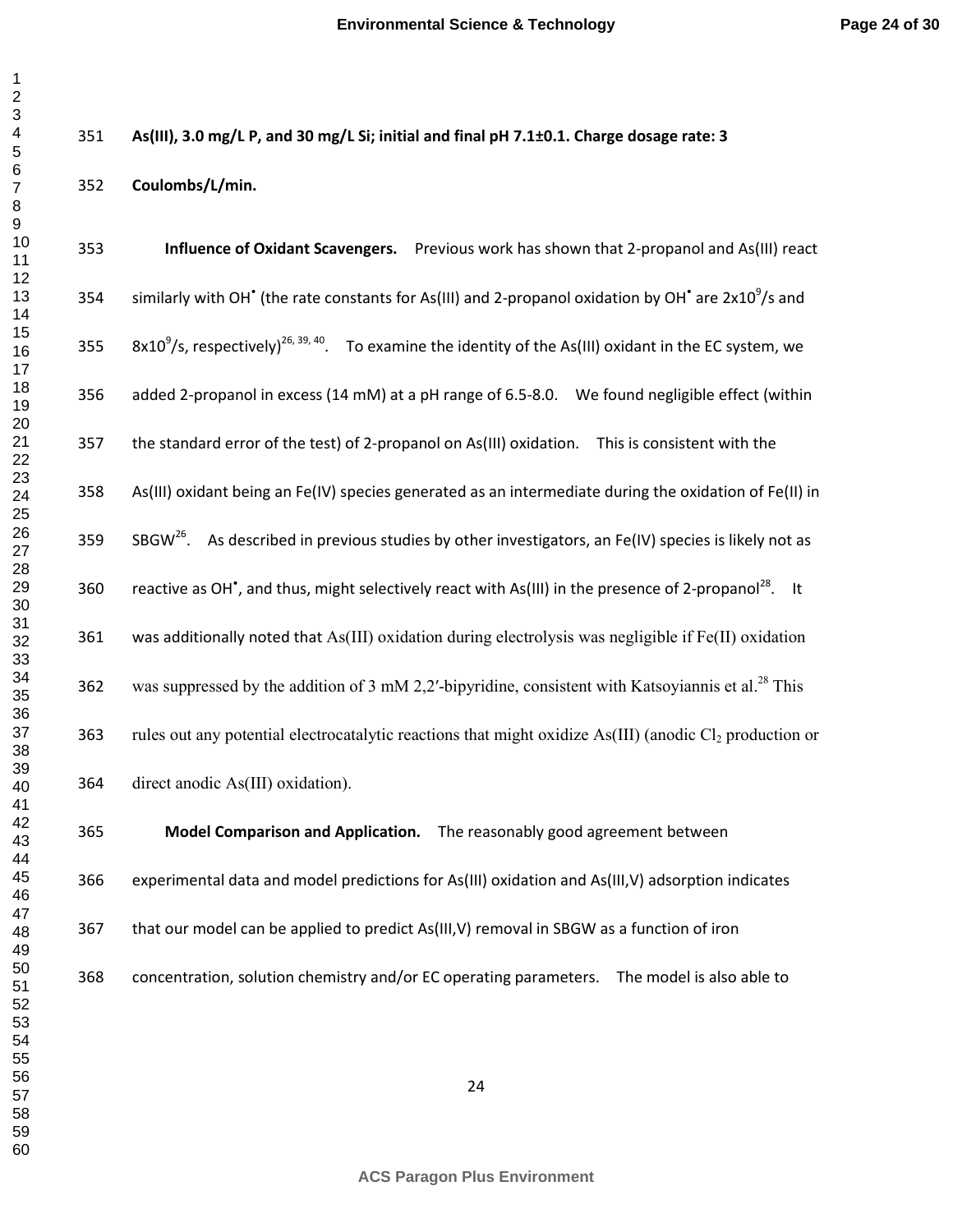## **Environmental Science & Technology**

| 369 | provide useful predictions of the minimal iron dosage needed for adequate treatment, which is                   |
|-----|-----------------------------------------------------------------------------------------------------------------|
| 370 | essential to ensure sustainable, low-cost treatment in the field.                                               |
| 371 | However, it should be noted that our model was developed assuming negligible changes in pH                      |
| 372 | during treatment. As we have shown, the removal of As(III) in SBGW is governed by many                          |
| 373 | simultaneous reactions, with several having a strong pH dependence (e.g. Fe(II) oxidation, As(III,V)            |
| 374 | adsorption). In our experimental data, pH was held constant throughout the electrolysis and                     |
| 375 | reaction stages (see methods section). However, in EC field treatment, it is possible that pH can               |
| 376 | drift, which can lead to erroneous model predictions of arsenic removal. Therefore, to provide                  |
| 377 | an estimation of the accuracy of our model, we tested our model with experimental data                          |
| 378 | extracted from a notable CC study of As(III) removal in a water matrix similar to SBGW (Figure 5                |
| 379 | and 7 of Roberts et al. <sup>14</sup> ). As reported in Roberts et al., the pH during the reaction stage varied |
| 380 | 0.1-0.4 units above the initial pH value of 7.0+/-0.1, which is somewhat different than the pH                  |
| 381 | maintained in the majority of our study (7.0+/-0.1). The model prediction is compared to                        |
| 382 | experimental data Figure 5. Considering the slightly different solution composition and reaction                |
| 383 | conditions, the reasonable agreement between the experimental data and our model predictions                    |
| 384 | (Figure 5) suggests that our model is applicable in less rigorously controlled conditions.                      |
| 385 | Nonetheless, to provide the most accurate predictions of As(III) oxidation and As(III, V) removal,              |
| 386 | and to improve the universality of our model, further work is needed to incorporate modest pH                   |
| 387 | variations during the electrolysis and reaction stages.<br>Model predictions must also be compared              |
|     |                                                                                                                 |

388 to EC performance in real arsenic-contaminated groundwater.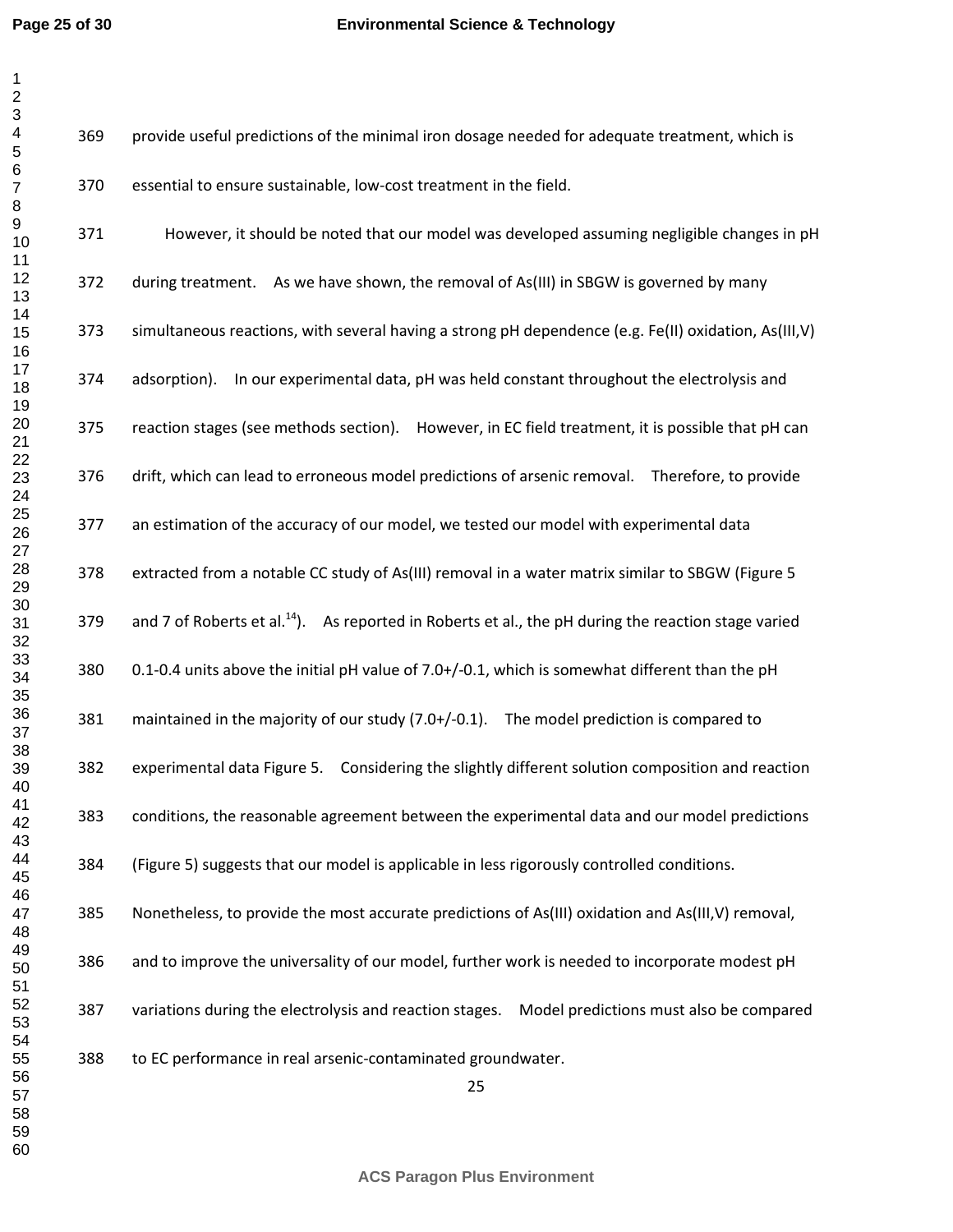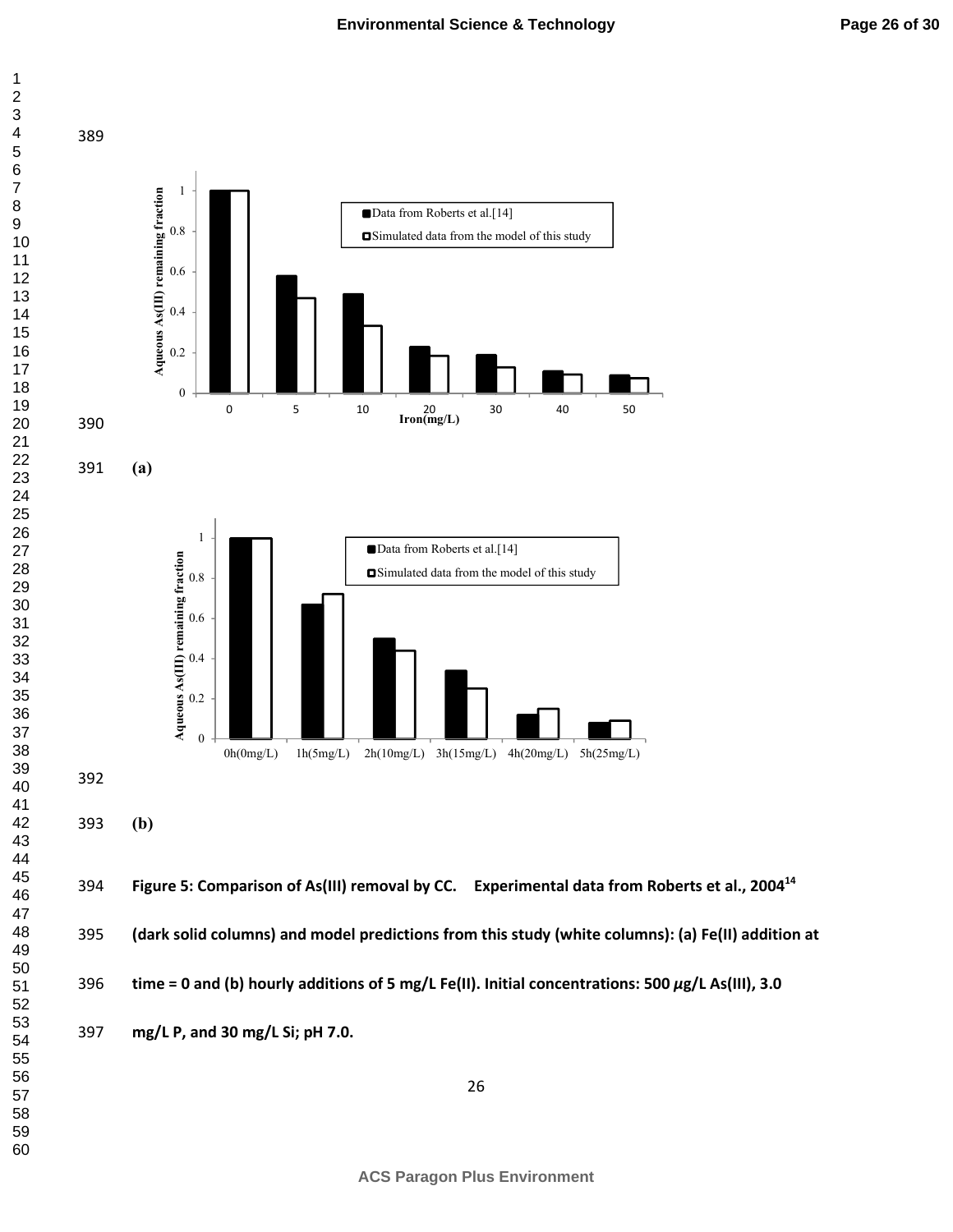| $\mathbf{I}$<br>$\frac{2}{3}$  | 398 |                                                                                                                    |
|--------------------------------|-----|--------------------------------------------------------------------------------------------------------------------|
| 4<br>5                         |     |                                                                                                                    |
| $\,6$<br>$\boldsymbol{7}$<br>8 | 399 | <b>Supporting Information Available</b>                                                                            |
| 9<br>10                        | 400 | Supporting information contains a schematic drawing of the experimental setup and                                  |
| 11<br>12<br>13                 | 401 | details of the determination of reaction constants and model parameters. This information is                       |
| 14<br>15<br>16                 | 402 | available free of charge via the Internet at http://pubs.acs.org.                                                  |
| 17<br>18                       | 403 |                                                                                                                    |
| 19<br>20<br>21                 | 404 | <b>Acknowledgements</b>                                                                                            |
| 22<br>23<br>24                 | 405 | We gratefully acknowledge support for this work by The Richard C. Blum Center for                                  |
| 25<br>26<br>27                 | 406 | Developing Economies, USEPA P3 Phase II award, The Sustainable Products and Solutions                              |
| 28<br>29<br>30                 | 407 | Program at Haas School of Business at UC Berkeley, support from the Chinese Scholarship Council                    |
| 31<br>32                       | 408 | to the first author (LL) and an NSF Graduate Research Fellowship to the second author (CVG).                       |
| 33<br>34<br>35                 | 409 |                                                                                                                    |
| 36<br>37<br>38                 | 410 |                                                                                                                    |
| 39<br>40                       | 411 | Karim, M. M., Arsenic in groundwater and health problems in Bangladesh. Water Res. 2000, 34 (1),                   |
| 41                             | 412 | 304-310.                                                                                                           |
| 42<br>43                       | 413 | Farmer, J. G.; Johnson, L. R., Assessment of occupational exposure to inorganic arsenic based on urinary<br>2.     |
| 44                             | 414 | concentrations and speciation of arsenic. Brit. J. Ind. Med. 1990, 47 (5), 342-348.                                |
| 45<br>46                       | 415 | Argos, M.; Kalra, T.; Rathouz, P. J.; Chen, Y.; Pierce, B.; Parvez, F.; Islam, T.; Ahmed, A.; Rakibuz-Zaman,<br>3. |
| 47                             | 416 | M.; Hasan, R.; Sarwar, G.; Slavkovich, V.; van Geen, A.; Graziano, J.; Ahsan, H., Arsenic exposure from            |
| 48<br>49                       | 417 | drinking water, and all-cause and chronic-disease mortalities in Bangladesh (HEALS): A prospective cohort          |
| 50                             | 418 | study. Lancet 2010, 10, 60481-60483.                                                                               |
| 51<br>52                       | 419 | WHO, Guidlines for drinking-water quality. The World Health Organization: Geneva, Switzerland, 1993.<br>4.         |
| 53                             | 420 | USEPA, Arsenic treatment technologies for soil, waste and water, Tech. Report no.EPA-542-r-02-004<br>5.            |
| 54<br>55                       | 421 | <b>USEPA: 2002.</b>                                                                                                |
| 56<br>57<br>58                 |     | 27                                                                                                                 |
| 59                             |     |                                                                                                                    |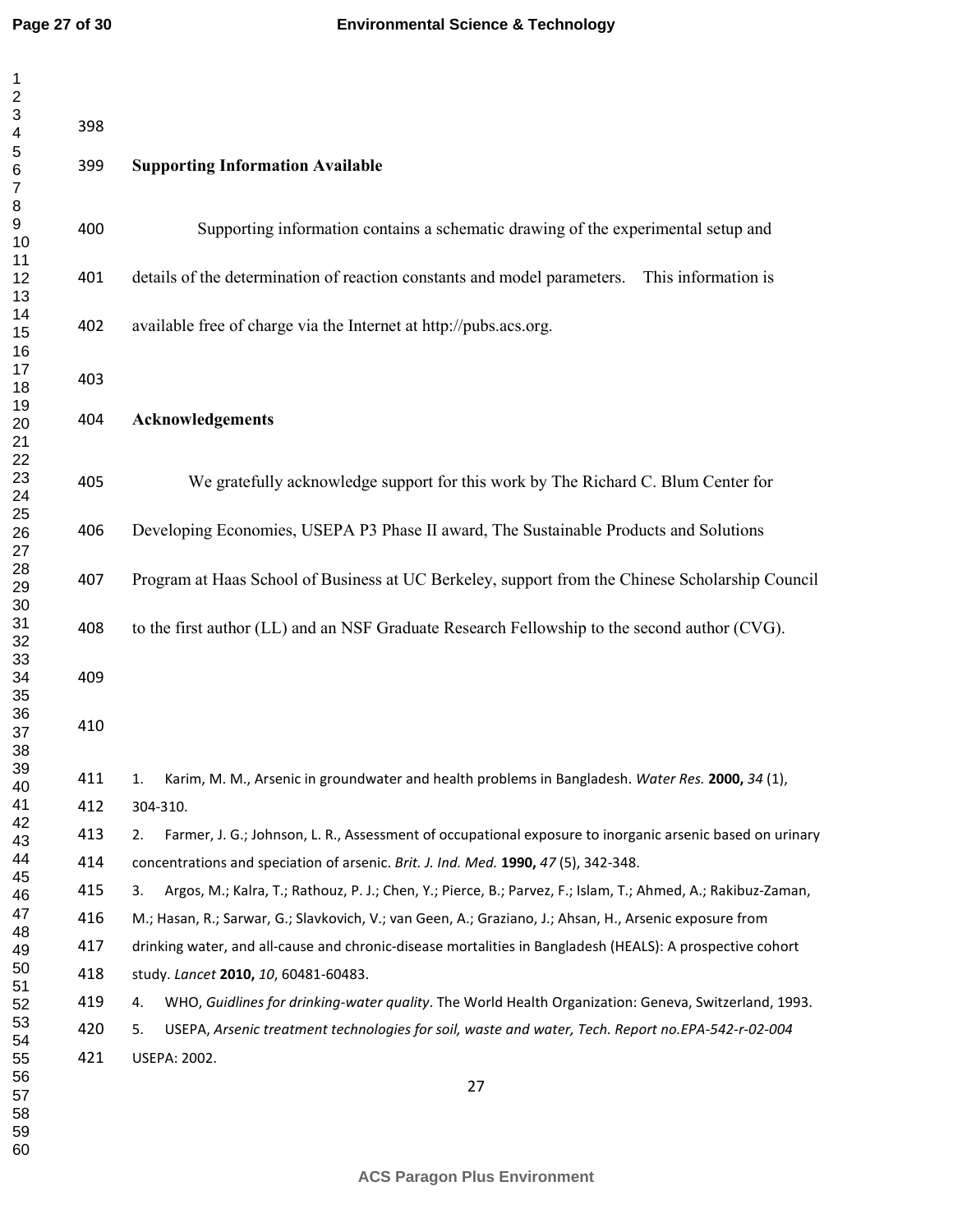| $\overline{\phantom{a}}$                                                                           |  |
|----------------------------------------------------------------------------------------------------|--|
|                                                                                                    |  |
| 3<br>4<br>5                                                                                        |  |
|                                                                                                    |  |
|                                                                                                    |  |
|                                                                                                    |  |
|                                                                                                    |  |
|                                                                                                    |  |
|                                                                                                    |  |
|                                                                                                    |  |
|                                                                                                    |  |
|                                                                                                    |  |
|                                                                                                    |  |
|                                                                                                    |  |
|                                                                                                    |  |
|                                                                                                    |  |
|                                                                                                    |  |
|                                                                                                    |  |
|                                                                                                    |  |
|                                                                                                    |  |
|                                                                                                    |  |
| - 6 7 8 9 10 11 12 13 14 15 16 17 18 19 10 11 12 13 12 13 12 13 13 14 15 16 17 18 19 10 11 12 13 1 |  |
|                                                                                                    |  |
|                                                                                                    |  |
|                                                                                                    |  |
|                                                                                                    |  |
|                                                                                                    |  |
| 223456728222                                                                                       |  |
|                                                                                                    |  |
|                                                                                                    |  |
| $\overline{30}$                                                                                    |  |
| - 7<br>31<br>32<br>34                                                                              |  |
|                                                                                                    |  |
|                                                                                                    |  |
| 33<br>34<br>35                                                                                     |  |
|                                                                                                    |  |
|                                                                                                    |  |
|                                                                                                    |  |
| 36<br>37<br>38                                                                                     |  |
| 38<br>39                                                                                           |  |
| 40                                                                                                 |  |
| 41                                                                                                 |  |
| 42                                                                                                 |  |
| 43                                                                                                 |  |
| 44                                                                                                 |  |
|                                                                                                    |  |
| 45                                                                                                 |  |
| 46                                                                                                 |  |
| 47                                                                                                 |  |
| 48                                                                                                 |  |
| 49                                                                                                 |  |
| 50                                                                                                 |  |
| 51                                                                                                 |  |
| 5                                                                                                  |  |
| 53                                                                                                 |  |
| 54                                                                                                 |  |
| 55                                                                                                 |  |
| 56                                                                                                 |  |
| 57                                                                                                 |  |
| 58                                                                                                 |  |
|                                                                                                    |  |
| 59                                                                                                 |  |
| 60                                                                                                 |  |

| 422 | Kumar, P. R.; Chaudhari, S.; Khilar, K. C.; Mahajan, S. P., Removal of arsenic from water by<br>6.                 |
|-----|--------------------------------------------------------------------------------------------------------------------|
| 423 | electrocoagulation. Chemosphere 2004, 55 (9), 1245-1252.                                                           |
| 424 | Lakshmanan, D.; Clifford, D. A.; Samanta, G., Ferrous and ferric ion generation during<br>7.                       |
| 425 | electrocoagulation. Environ. Sci. Technol. 2009, 43, 3853-3859.                                                    |
| 426 | 8.<br>Barrera-Díaz, C.; Bilyeub, B.; Roaa, G.; Bernal-Martinez, L., Physicochemical aspects of                     |
| 427 | electrocoagulation. Sep. Purif. Rev. 2011, 40 (1), 1-24.                                                           |
| 428 | Addy, S. E. A. Electrochemical arsenic remediation for rural Bangladesh. Ph.D. Dissertation, University<br>9.      |
| 429 | of California - Berkeley, 2008.                                                                                    |
| 430 | 10. Holt, P. K., Barton G.W. Mitchell C.A., The future for electrocoagulation as a localised water treatment       |
| 431 | technology. Chemosphere 2005, 59 (3), 355-367.                                                                     |
| 432 | 11. Chen, G., Electrochemical technologies in wastewater treatment. Sep. Purif. Technol. 2004, 38 (1),             |
| 433 | 11-41.                                                                                                             |
| 434 | 12. Mollah, M. Y. A.; Morkovsky, P.; Gomes, J. A. G.; Kesmez, M.; Parga, J.; Cocke, D. L., Fundamentals,           |
| 435 | present and future perspectives of electrocoagulation. J. Hazard. Mater. 2004, 114 (1-3), 199-210.                 |
| 436 | 13. USEPA, Technologies and costs for removal of arsenic from drinking water, Tech. Report no.EPA                  |
| 437 | -815-r-00-028. USEPA: 2000.                                                                                        |
| 438 | 14. Roberts, L. C.; Hug, S. J.; Ruettimann, T.; Billah, M. M.; Khan, A. W.; Rahman, M. T., Arsenic removal         |
| 439 | with Iron(II) and Iron(III) in waters with high silicate and phosphate concentrations. Environ. Sci. Technol.      |
| 440 | 2004, 38 (1), 307-315.                                                                                             |
| 441 | 15. Meng, X.; Bang, S.; Korfiatis, G. P., Effects of silicate, sulfate, and carbonate on arsenic removal by ferric |
| 442 | chloride. Water Res. 2000, 34 (4), 1255-1261.                                                                      |
| 443 | 16. Lakshmanan, D.; Clifford, D. A.; Samanta, G., Comparative study of arsenic removal by iron using               |
| 444 | electrocoagulation and chemical coagulation. Water Res. 2010, 44 (19), 5641-52.                                    |
| 445 | 17. Voegelin, A.; Kaegi, R.; Frommer, J.; Vantelon, D.; Hug, S. J., Effect of phosphate, silicate, and Ca on       |
| 446 | Fe(III)-precipitates formed in aerated Fe(II)- and As(III)-containing water studied by x-ray absorption            |
| 447 | spectroscopy. Geochim. Cosmochim. Ac. 2010, 74 (1), 164-186.                                                       |
| 448 | 18. Kinniburgh, D. G.; Smedley, P. L. Arsenic contamination of groundwater in Bangladesh; British                  |
| 449 | Geological Survey: Keyworth, U.K., 2001.                                                                           |
| 450 | 19. Zhao, X.; Zhang, B.; Liu, H.; Qu, J., Removal of arsenite by simultaneous electro-oxidation and                |
| 451 | electro-coagulation process. J. Hazard. Mater. 2010, 184 (1-3), 472-476.                                           |
| 452 | 20. Daniel, R.; Prabhakara Rao, A., An efficient removal of arsenic from industrial effluents using                |
| 453 | electro-coagulation as clean technology option. Int. J. Environ. Res. 2012, 6(3), 711-718.                         |
| 454 | 21. Lacasa, E.; Canizares, P.; Sáez, C.; Fernández, F. J.; Rodrigo, M. A., Removal of arsenic by iron and          |
| 455 | aluminium electrochemically assisted coagulation. Sep. Purif. Technol. 2011, 79, 15-19.                            |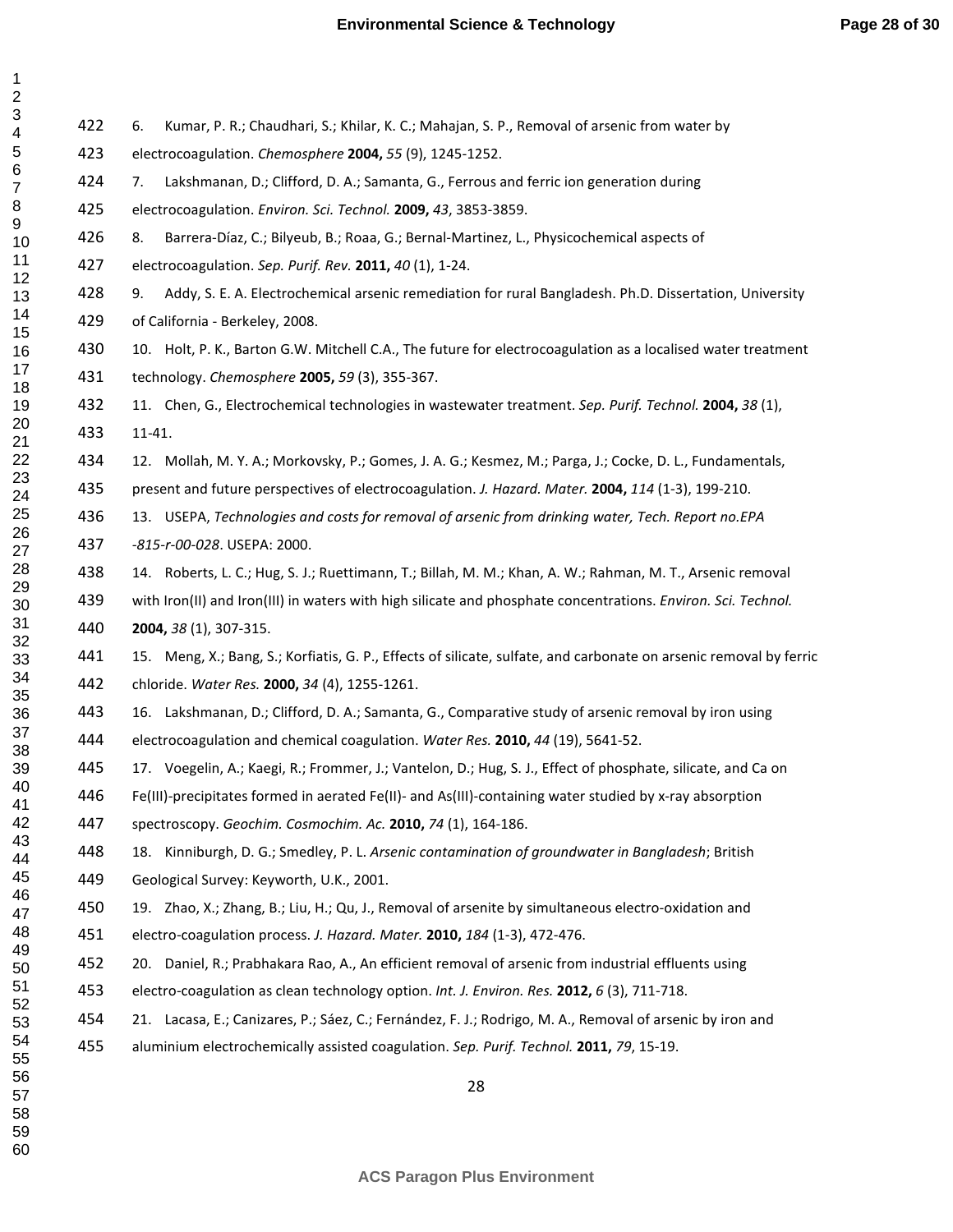**Page 29 of 30**

| $\mathbf{1}$<br>$\boldsymbol{2}$                                                                          |     |                                                                                                                |
|-----------------------------------------------------------------------------------------------------------|-----|----------------------------------------------------------------------------------------------------------------|
| $\ensuremath{\mathsf{3}}$                                                                                 | 456 | 22. Ali, I.; Khan, T. A.; Asim, M., Removal of arsenate from groundwater by electrocoagulation method.         |
| $\overline{\mathbf{4}}$<br>$\mathbf 5$<br>$\,6$<br>$\overline{7}$<br>8<br>9<br>10<br>11<br>12<br>13<br>14 | 457 | Env. Sci. Pollut. Res. 2011, 19 (5), 1668-1676.                                                                |
|                                                                                                           | 458 | 23. Mohora, E.; Roncević, S.; Dalmacija, B.; Agbaba, J.; Watson, M.; Karlović, E.; Dalmacija, M., Removal of   |
|                                                                                                           | 459 | natural organic matter and arsenic from water by electrocoagulation/flotation continuous flow reactor. J.      |
|                                                                                                           | 460 | Hazard. Mater. 2012, in press.                                                                                 |
|                                                                                                           | 461 | 24. Lakshmipathiraj, P.; Prabhakar, S.; Raju, G. B., Studies on the electrochemical decontamination of         |
|                                                                                                           | 462 | wastewater containing arsenic. Sep. Purif. Technol. 2010, 73 (2), 114-121.                                     |
|                                                                                                           | 463 | 25. Wan, W.; Pepping, T. J.; Banerji, T.; Chaudhari, S.; Giammar, D. E., Effects of water chemistry on arsenic |
| 15<br>16                                                                                                  | 464 | removal from drinking water by electrocoagulation. Water Res. 2011, 45 (1), 384-392.                           |
| 17<br>18                                                                                                  | 465 | 26. Hug, S. J.; Leupin, O., Iron-catalyzed oxidation of arsenic(III) by oxygen and by hydrogen peroxide;       |
| 19                                                                                                        | 466 | pH-dependent formation of oxidants in the Fenton reaction. Environ. Sci. Technol. 2003, 37 (12), 2734-2742.    |
| 20<br>21                                                                                                  | 467 | 27. Voelker, B. M.; Sulzberger, B., Effects of fulvic acid on Fe(II) oxidation by hydrogen peroxide. Environ.  |
| 22                                                                                                        | 468 | Sci. Technol. 1996, 30 (4), 1106-1114.                                                                         |
| 23<br>24                                                                                                  | 469 | 28. Katsoyiannis, I. A.; Ruettimann, T.; Hug, S. J., pH dependence of Fenton reagent generation and As(III)    |
| 25<br>26                                                                                                  | 470 | oxidation and removal by corrosion of zero valent iron in aerated water. Environ. Sci. Technol. 2008, 42 (19), |
| 27                                                                                                        | 471 | 7424-7430.                                                                                                     |
| 28<br>29                                                                                                  | 472 | 29. Bataineh, H.; Pestovsky, O.; Bakac, A., pH-induced mechanistic changeover from hydroxyl radicals to        |
| 30                                                                                                        | 473 | iron(IV) in the Fenton reaction. Chem. Sci. 2012, 3 (5), 1594-1599.                                            |
| 31<br>32                                                                                                  | 474 | 30. Keenan, C. R.; Sedlak, D. L., Ligand-enhanced reactive oxidant generation by nanoparticulate               |
| 33                                                                                                        | 475 | zero-valent iron and oxygen. Environ. Sci. Technol. 2008, 42 (18), 6936--6941.                                 |
| 34<br>35                                                                                                  | 476 | 31. Guan, X.; Ma, J.; Dong, H.; Jiang, L., Removal of arsenic from water: Effect of calcium ions on As(III)    |
| 36                                                                                                        | 477 | removal in the KMnO4-Fe(II) process. Water Res. 2009, 43 (20), 5119-5128.                                      |
| 37<br>38                                                                                                  | 478 | 32. Meng, X. G.; Korfiatis, G. P.; Bang, S. B.; Bang, K. W., Combined effects of anions on arsenic removal by  |
| 39<br>40                                                                                                  | 479 | iron hydroxides. Toxicol. Lett. 2002, 133 (1), 103-111.                                                        |
| 41                                                                                                        | 480 | 33. Wolfram Research Mathematica. Version 7.0 ed, Wolfram Research, Inc: Champaign, Illinois, 2008.            |
| 42<br>43                                                                                                  | 481 | 34. Millero, F. J.; Sotolongo, S.; Izaguirre, M., The oxidation-kinetics of Fe(II) in seawater. Geochim.       |
| 44                                                                                                        | 482 | Cosmochim. Ac. 1987, 51 (4), 793-801.                                                                          |
| 45<br>46                                                                                                  | 483 | 35. Stumm, W.; Lee, G. F., Oxygenation of ferrous iron. Ind. Eng. Chem. 1961, 53 (2), 143-146.                 |
| 47                                                                                                        | 484 | 36. King, D. W.; Farlow, R., Role of carbonate speciation on the oxidation of Fe(II) by H2O2. Mar. Chem.       |
| 48<br>49<br>50                                                                                            | 485 | 2000, 70 (1-3), 201-209.                                                                                       |
|                                                                                                           | 486 | 37. Dixit, S.; Hering, J. G., Comparison of arsenic(V) and arsenic(III) sorption onto iron oxide minerals:     |
| 51<br>52                                                                                                  | 487 | Implications for arsenic mobility. Environ. Sci. Technol. 2003, 37 (18), 4182-4189.                            |
| 53<br>54                                                                                                  |     |                                                                                                                |
| 55                                                                                                        |     |                                                                                                                |
| 56<br>57                                                                                                  |     | 29                                                                                                             |
| 58                                                                                                        |     |                                                                                                                |
| 59                                                                                                        |     |                                                                                                                |